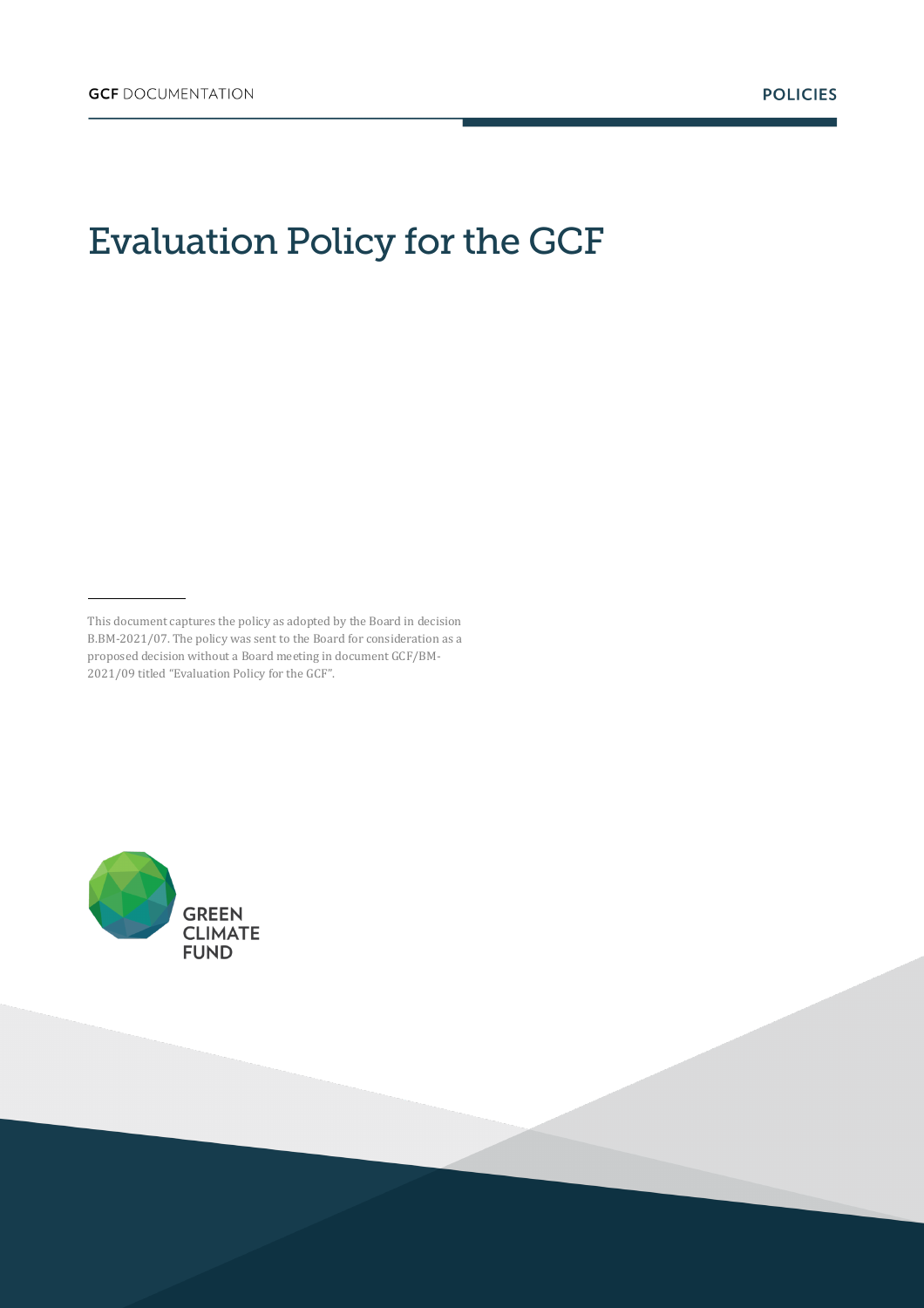

### **I. Basis for the GCF evaluation function**

1. The Governing Instrument (GI) for the Green Climate Fund (GCF or the 'Fund') emphasizes the importance of evaluation for the Fund. Specifically:

- (a) Paragraph 3 calls upon "the Fund … [to be] a continuously learning institution guided by processes for monitoring and evaluation";
- (b) Paragraph 18(i) articulates the Board's role in establishing a framework for the monitoring and evaluation of performance and the financial accountability of activities supported by the Fund;
- (c) Paragraph 18(l) articulates the Board's role in appointing the head of the evaluation unit and the heads of all accountability units;
- (d) Paragraph 23(j) specifies the Secretariat will be responsible for carrying out monitoring and evaluation functions;[1](#page-1-0) and
- (e) Paragraphs 59–62 discuss independent evaluations, the purpose of which are to inform decision-making by the Board and to identify and disseminate lessons learned. Specifically:

*59. There will be periodic independent evaluations of the performance of the Fund in order to provide an objective assessment of the results of the Fund, including its funded activities and its effectiveness and efficiency. The purpose of these independent evaluations will be to inform decision-making by the Board and to identify and disseminate lessons learned. The results of the periodic evaluations will be published.*

*60. To this end, the Board will establish an operationally independent evaluation unit as part of the core structure of the Fund. The head of theunit will be selected by, and will report to, the Board. The frequency andtypes of evaluation to be conducted will be specified by the unit, in agreement with the Board.*

*61. Reports of the Fund's independent evaluation unit will be provided to the COP for purposes of periodic reviews of the financial mechanism of theConvention.*

2. In addition, the initial monitoring and accountability framework (MAF) for accredited entities (AEs) requires all AEs to submit two important independent evaluations for all projects or programmes, these being the project interim and final evaluations. These are submitted to the GCF as per a timeline agreed upon by the Secretariat and the AE.[2](#page-1-1)

3. At its sixth meeting, the Board approved the terms of reference (TOR) of the Independent Evaluation Unit (IEU) (decision B.06/09), which provided that "the IEU will be responsible to develop and update the evaluation policy of the Fund".[3](#page-1-2)

4. At its nineteenth meeting, the Board, in decision B.19/21, requested the IEU to prepare the Evaluation Policy (herein "the Policy") for the GCF. As noted in this decision, the TOR of the IEU requests that it "develop and update the evaluation policy of the Fund".

<span id="page-1-0"></span><sup>1</sup> In decision GCF/B.10/05 annex V, the TOR of the Head of the IEU, the Board clarified that, "The independent evaluation work is separate from the day-to-day monitoring and evaluation (M&E) work of the Secretariat as per paragraph 23 (j) of the Governing Instrument".

<span id="page-1-1"></span><sup>2</sup> GCF/B.11/10.

<span id="page-1-2"></span><sup>3</sup> The TOR of the IEU were adopted by the Board in decision B.06/09, and can be accessed here: [<https://ieu.greenclimate.fund/document/ieu-tor>](https://ieu.greenclimate.fund/document/ieu-tor)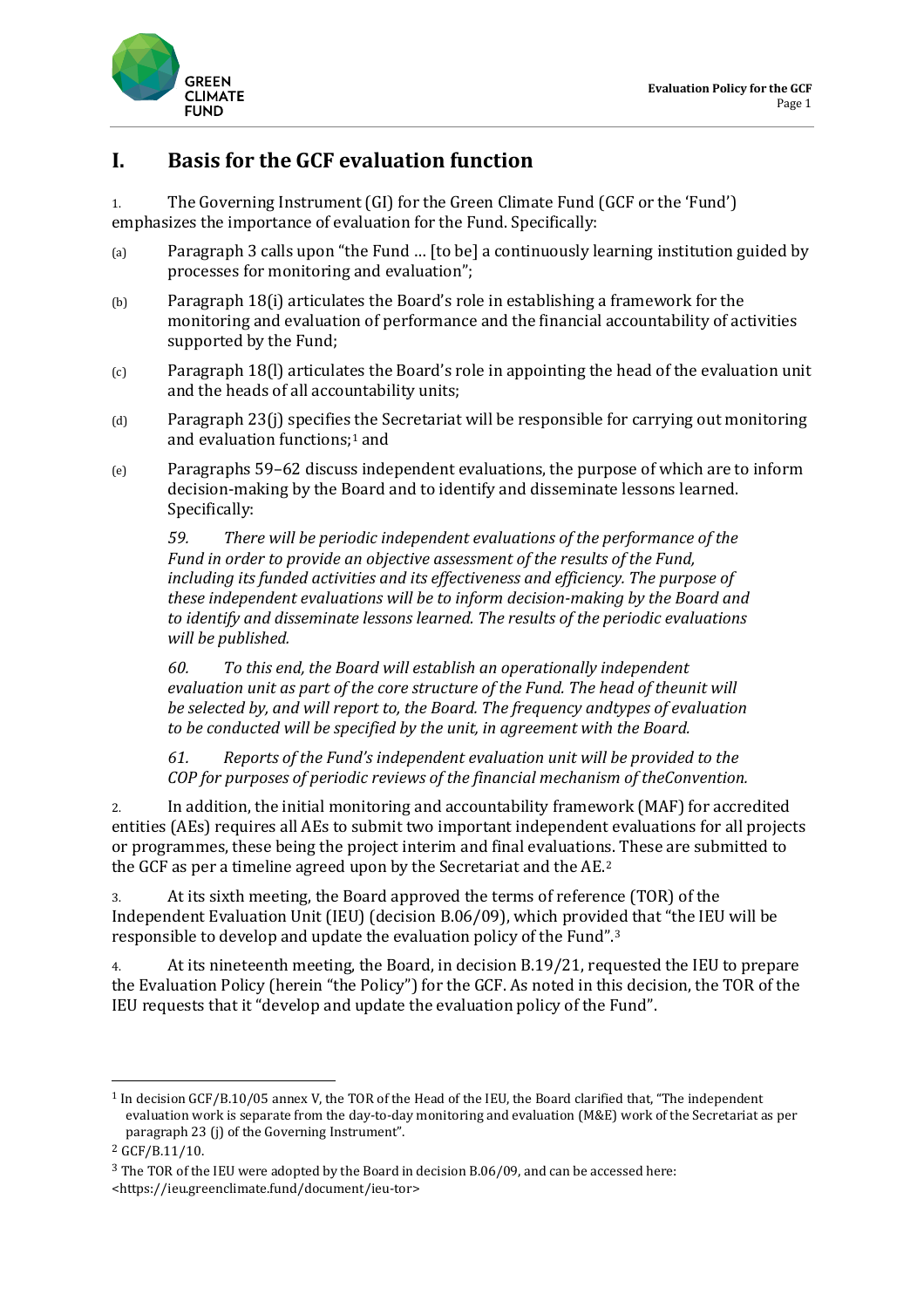

5. At its twenty-fourth meeting, the Board confirmed the Policy is a GCF-wide policy that guides the Board, the Secretariat, the IEU, other independent units, AEs and national designated authorities (NDAs)/focal points.

6. Also at its twenty-fourth meeting, with decision B.24/15, the Board agreed to amend the TOR of the Head of the IEU to reflect that the role encompasses "developing and updating the evaluation policy of the GCF" in accordance with B.24/15 paragraph (c). In the same decision, the Board also confirmed the IEU and the Secretariat jointly clarify and delineate the roles, responsibilities and accountabilities in the Policy, and requested the IEU and the Secretariat to present the draft Policy for Board consideration.

### **II. Objective**

7. The objective of the Policy is to set out the approach of the GCF to evaluations, including establishing principles and criteria for evaluations, identifying the main types of evaluations managed by the GCF, and establishing the roles and responsibilities of stakeholders in relation to such evaluations. The Policy is adopted by the Board, and its stakeholders include the Secretariat, the IEU, the independent Redress Mechanism, the Independent Integrity Unit (IIU), AEs, NDAs, civil society, the private sector and others.

8. The Policy sets up a framework to help the Fund and its stakeholders produce and use high-quality evaluations to credibly and objectively assess the results, performance, efficiency and effectiveness of the GCF in delivering its mandate. In this way, the Policy is designed to cover a robust evaluation function that contributes to the overall performance of the Fund through developing accountability and creating a culture of learning built from producing and using impartial, credible, independent and trusted evidence and evidence-informed strategies and implementation.

### **III. Scope of the Evaluation Policy**

9. The Policy is a GCF-wide policy that guides the Board, the Secretariat, the IEU, other independent units, AEs and NDAs/focal points.

10. The scope of the Policy covers the evaluation functions of the Fund exercised by the IEU, the Secretariat and AEs as defined under the GCF GI; decisions adopted by the Board; relevant TOR; and legal agreements. This evaluation function helps the Fund credibly and objectively assess and measure its performance, results, effectiveness and efficiency in delivering its mandate, including its contribution to promoting a paradigm shift towards low-emission and climate-resilient development pathways. The Policy also covers how the Fund may respond to the evaluation-capacity development needs of AEs and other entities associated with the GCF.

11. The Policy may also guide other stakeholders engaged in GCF activities – with whom the Fund does not have a formal relationship – on the evaluation approach, criteria and practices of the Fund, and be used on a voluntary basis to inform their own evaluations of Fund activities.

12. The Policy does not cover the monitoring functions of the Fund and its staff, exceptthose directly related to the evaluation function.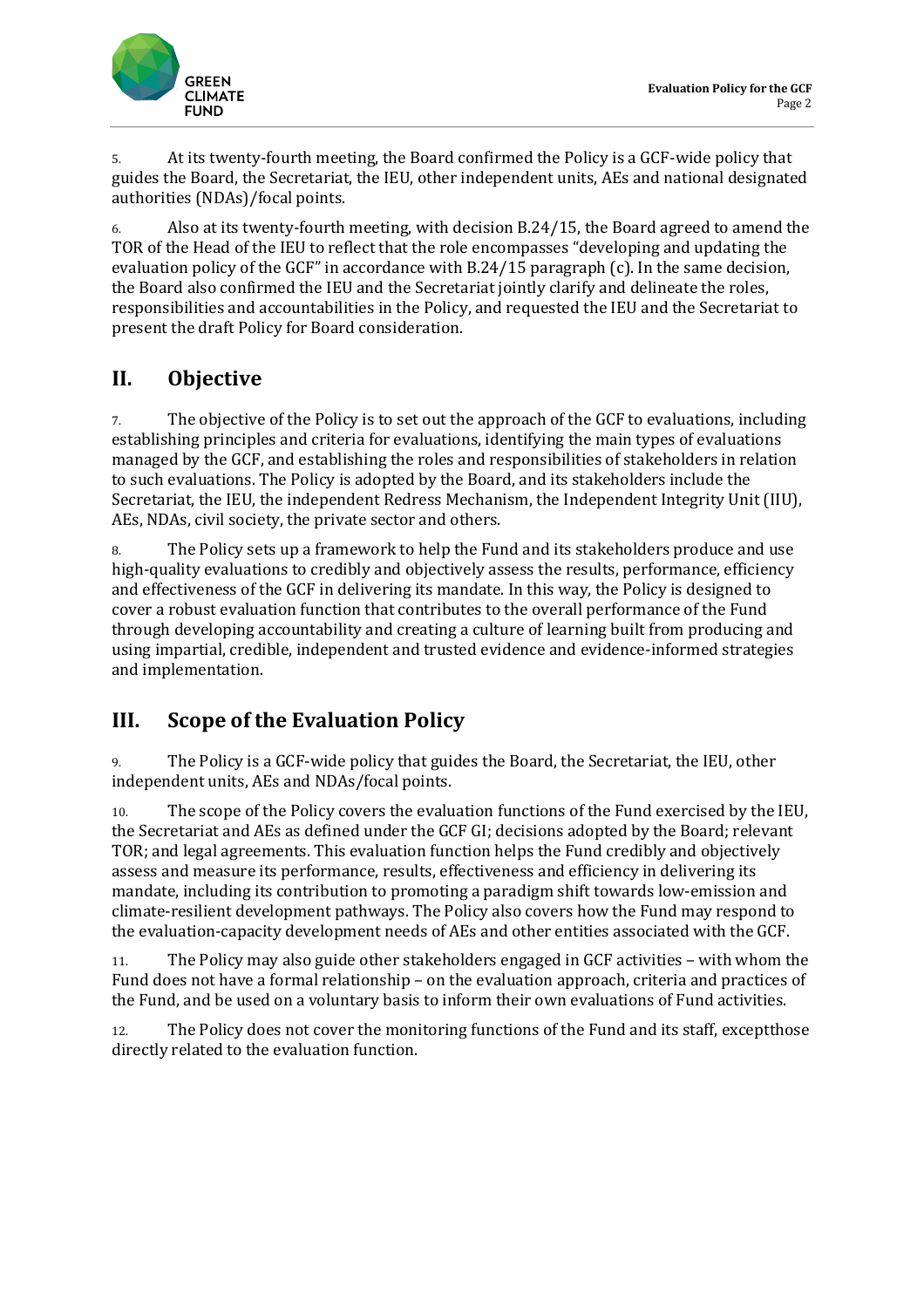

### **IV. Theory of change**

13. The overall theory of change for the evaluation function is based on the following rationale: trusted, high-quality evidence produced from credible evaluations helps to inform GCF investments, policies, structure, performance, processes and strategies by informing and guiding the Fund for its day-to-day operations and providing strategic guidance to the Board, the Secretariat, independent units and AEs. This, in turn, ensures GCF investments have greater impact and that they are expected to contribute to building a healthier planet.

14. The theory of change underscores the critical roles the Board, the IEU, the Secretariat, NDAs, AEs and civil society organizations (CSOs) play in ensuring successful implementation of the Policy. For the overall aims of the Policy to be met, important conditions need to be fulfilled.

(a) First, the Policy assumes there is widespread recognition of the value of evaluations – both in accountability and learning – by the Board, the IEU, the Secretariat and the GCF system overall. It is expected that this will be illustrated, for example, by high internal and external demand for high-quality evaluations, as requested (and approved) by the Board or the Secretariat. It is also assumed that the Board, the Secretariat, AEs and NDAs routinely use high-quality evaluations and evidence to inform their strategic decisions.

The Policy also assumes the Board provides strong guidance, supports the evaluation function and Policy, and reviews actions from recommendations that originate from evaluations. The Policy assumes that the Board, the IEU and the Secretariat provide sufficient and useful guidance and create appropriate enabling conditions for producingand using high-quality evaluations.

- (b) Second, it assumes there is sufficient human, institutional and systems capacity within the Fund and AEs to inform, undertake and use high-quality evaluations in a timely manner. It especially assumes that the IEU and the Secretariat are well-resourced and that there is the recognition and capacity to implement and inform good quality evaluations, and ensure that evaluative evidence is used. It also assumes that all GCF support provides sufficiently for the data and information that are required to inform high-quality evaluations and evidence. Requirements for capacities and resources willbe laid out in the standards and guidelines/procedures that will be developed subsequent to the Policy being approved.
- (c) Third, the Policy assumes that the GCF evaluation criteria will be used consistently by the GCF stakeholders to whom the Policy applies for the evaluation function. The GCF evaluation criteria (appendix II) are based on the evaluation criteria in the IEU TOR, and also take into account the MAF.

### **V. Principles for evaluations**

15. All evaluations undertaken by the IEU, the Secretariat and AEs will uphold the following principles:

(a) Impartial, objective and unbiased: All GCF evaluations (section VII) will be impartial, objective and unbiased. All evaluations will be operationally and analytically unbiased and will adhere to the highest ethical standards while upholding the Fund's procedures and policies that address conflicts of interest<sup>[4](#page-3-0)</sup> and those that are specific to the

<span id="page-3-0"></span><sup>4</sup> GCF/B.10/13/Rev.01. Policies on Ethics and Conflicts of Interest, 8 July 2015. GCF/B.09/03. Policy on Ethics and Conflicts of interest for the Board, 16 April 2015.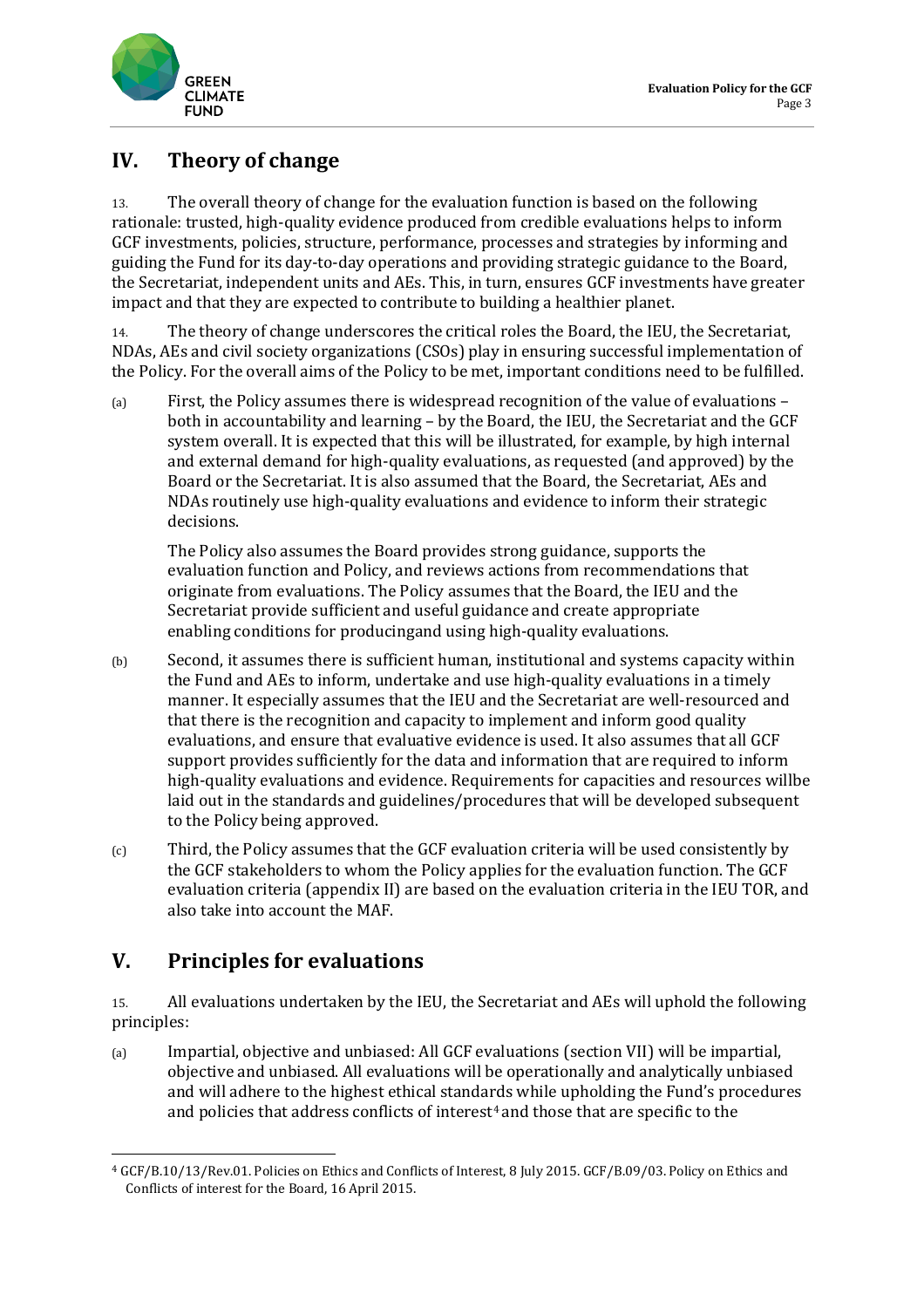

evaluation profession. These include, for example, the United Nations Evaluation Group's (UNEG) Code of Conduct for Evaluations (2008);[5](#page-4-0)

- (b) Relevance, use and participation: All evaluations must be relevant to the question at hand and should be suitable for decision-making, accountability and learning. They should provide relevant guidance, and should be timely and participatory;
- (c) Credibility and robustness: All GCF evaluations need to be complete, fair and based on state-of-the-art standards of evidence, analyses and transparency. Methodologies used should be credible enough such that findings and conclusions of evaluations would be replicable if others followed a similar evaluation methodology; and
- (d) Measurability: All evaluations should, to the extent possible, be able to measure, either quantitatively or qualitatively, the performance of the GCF at all levels. This will only be possible if GCF investments incorporate the capacity and systems for rigorous data collection and real-time information in its investments, policies and frameworks. Measurability also provides comparability between time frames, groups or alternative theories.

| <b>GCF</b><br><b>EVALUATION</b><br><b>PRINCIPLES</b> | PROVISIONS FOR UPHOLDING THE GCF EVALUATION PRINCIPLES                                                                                                                                                                                                                                                                                                                                                                                                                                                                                                                                                                                                |
|------------------------------------------------------|-------------------------------------------------------------------------------------------------------------------------------------------------------------------------------------------------------------------------------------------------------------------------------------------------------------------------------------------------------------------------------------------------------------------------------------------------------------------------------------------------------------------------------------------------------------------------------------------------------------------------------------------------------|
| Impartial,<br>objective<br>and<br>unbiased           | At institutional level, impartiality, objectivity and unbiased principles will be<br>ensured byan independent mandate, clear roles and responsibilities, sufficient and<br>predictable IEU and overall evaluation budgets, independent reporting lines and<br>independent quality assurance. High-quality, independent<br>evaluations/reviews/assessments must be free from external influence and bias in<br>their design, selection, frameworks, data collection, analysis, findings, conclusions,<br>and recommendations.                                                                                                                          |
|                                                      | In accordance with this, all evaluations undertaken by the IEU and AEs' independent<br>evaluation offices are considered independent since they are independent of<br>management and operations, use independently collected information and widely<br>recognized standards and methods, include systems, methods, ethical guidelines and<br>processes to ensure impartiality, objectivity and unbiasedness, have independent<br>budgets and reporting lines, report directly to their governing bodies and produce<br>evaluations/reviews/assessments that are openly available and disseminated<br>publicly.                                        |
|                                                      | In line with the UNEG norms, evaluation team members must not be directly<br>responsible for the policy-setting, design or management of an evaluation subject.                                                                                                                                                                                                                                                                                                                                                                                                                                                                                       |
| Relevance,<br>useand<br>participation                | All evaluation approach papers should have a well-defined dissemination and<br>knowledgemanagement plan.<br>To ensure use and relevance, the choice and timing of evaluations should<br>maximize benefits for stakeholders and should encourage the participation of all<br>relevant stakeholders. High-quality evaluations should indicate the extent to which<br>their results inform the replication and scaling up of investments, operations,<br>policies and practices, and inform how and to what extent there are potential<br>impacts on stakeholders.<br>Recommendations from all evaluations should be presented to and discussed with the |
|                                                      | commissioning authority (e.g. the Board, the Secretariat), and be clear on                                                                                                                                                                                                                                                                                                                                                                                                                                                                                                                                                                            |

#### **Table 1: GCF evaluation principles**

<span id="page-4-0"></span><sup>5</sup> The IEU is to develop guidelines for conflicts of interest in evaluations, taking into consideration the GCF policies on conflicts of interest. The IEU is an observer in UNEG.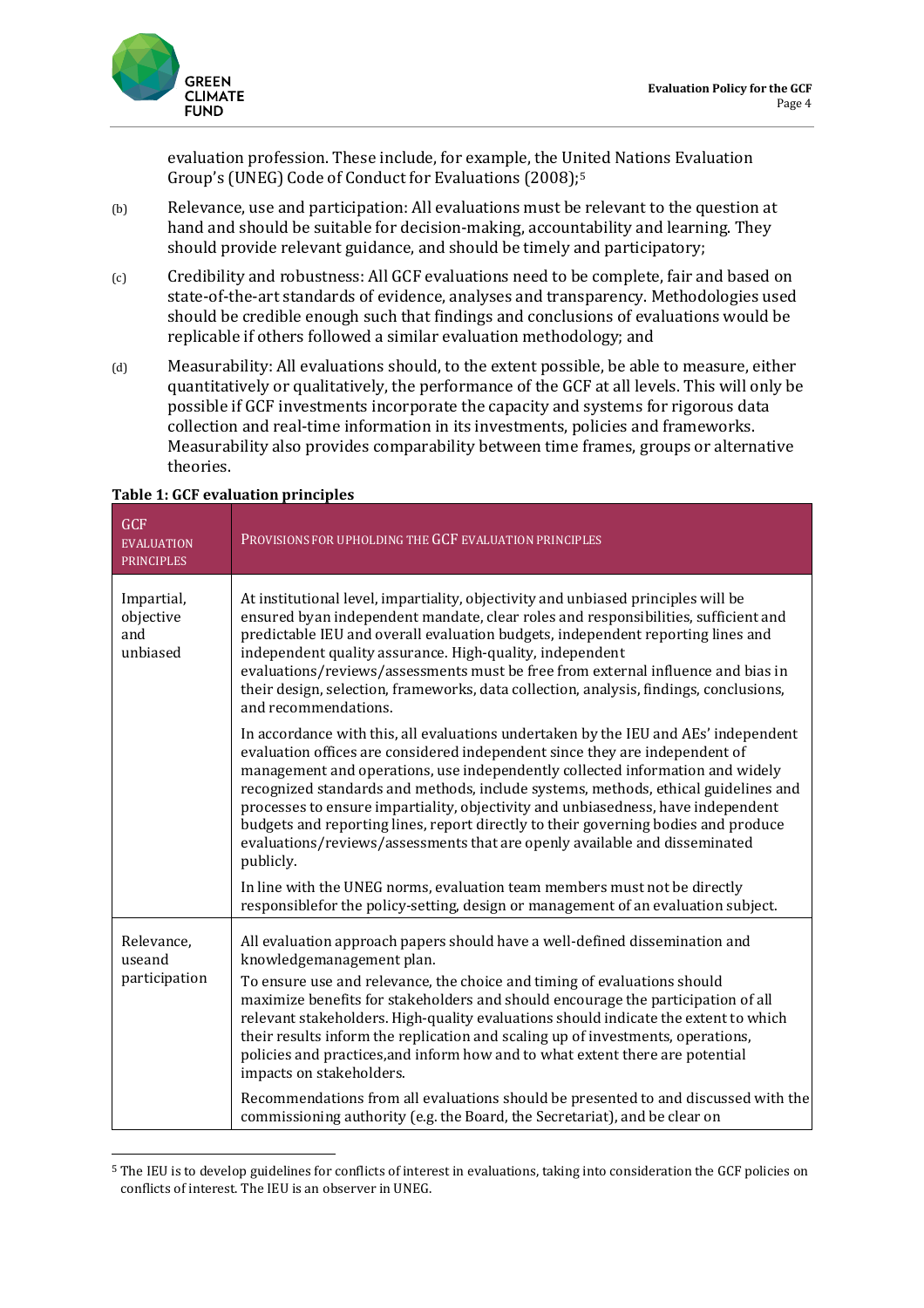

| GCF<br><b>EVALUATION</b><br><b>PRINCIPLES</b> | PROVISIONS FOR UPHOLDING THE GCF EVALUATION PRINCIPLES                                                                                                                                                                                                                                                                                                                                                                                                                                                                                                                                      |
|-----------------------------------------------|---------------------------------------------------------------------------------------------------------------------------------------------------------------------------------------------------------------------------------------------------------------------------------------------------------------------------------------------------------------------------------------------------------------------------------------------------------------------------------------------------------------------------------------------------------------------------------------------|
|                                               | responsibility and timing. In the case of GCF independent evaluations, decisions from<br>the Board in relation to these evaluations should be followed up by the<br>Secretariat/the evaluand, in consultation with other relevant GCF stakeholders.                                                                                                                                                                                                                                                                                                                                         |
| Credibility<br>and<br>robustness              | All GCF evaluations must incorporate pre-determined protocols or approaches or<br>evaluation matrices, be based on well-researched scoping work, and must use high-<br>quality, independent and relevant data and independent analyses. Findings and<br>results must be triangulated using different methods (ideally 'mixed-methods') and<br>should be benchmarked against similar programmes to ensure best learning. They<br>should also contribute to and be informed by evidence reviews, which will enable GCF<br>evaluations tobuild on existing bodies of relevant global evidence. |

16. All evaluations should focus on using credible and independent data and methodologies that measure and assess what, how, and how much the GCF is contributing to the mitigation of and adaptation to climate change. Mixed methods are standard across the world and should be employed by all GCF evaluations.

### **VI. Evaluation criteria**

17. The GCF evaluation criteria as set out in appendix II shall be applied to all GCF evaluations conducted by AEs, the Secretariat and IEU.

18. The GCF evaluation criteria will only apply to entities accredited after the effective date of this Policy, and for all other entities at the time of their reaccreditation, as explained in paragraph 13(iii).

### **VII. Types of evaluations**

19. The Policy recognizes three types of evaluations.

20. GCF independent evaluations: Evaluations conducted, commissioned and/or managedby the IEU in accordance with paragraphs 59–61 of the GI, and the IEU-approved TOR.

21. Secretariat-led evaluations: Evaluations commissioned and/or managed by the Secretariat to fulfil its role on monitoring and evaluation. As stated in its TOR, the IEU may also attest to the quality of self-evaluations if requested by the Board.

22. AE-led evaluations: Project interim and final evaluations that must be submitted to the GCF by AEs in relation to all approved GCF projects or programmes in accordance with the MAF, and which are subsequently considered by the GCF.[6](#page-5-0) These are required from all AEs (and are submitted to the GCF as per a timeline agreed in the funded activity agreement (FAA)).<sup>[7](#page-5-1)</sup>[T](#page-7-0)he interim and final evaluations are critical for informing and improving the implementation of projects or programmes, and for helping the Fund to report on results and lessons relevant to

<span id="page-5-0"></span><sup>6</sup> These are required from all AEs and submitted to the GCF per the timeline agreed by the Secretariat and the AE. B.11/10. Decisions of the Board – Eleventh meeting of the Board, 2–5 November 2015 (agenda item 15: initial monitoring and accountability framework for accredited entities).

<span id="page-5-1"></span><sup>7</sup> B.11/10. Decisions of the Board – Eleventh meeting of the Board, 2–5 November 2015 (agenda item 15: initial monitoring and accountability framework for accredited entities).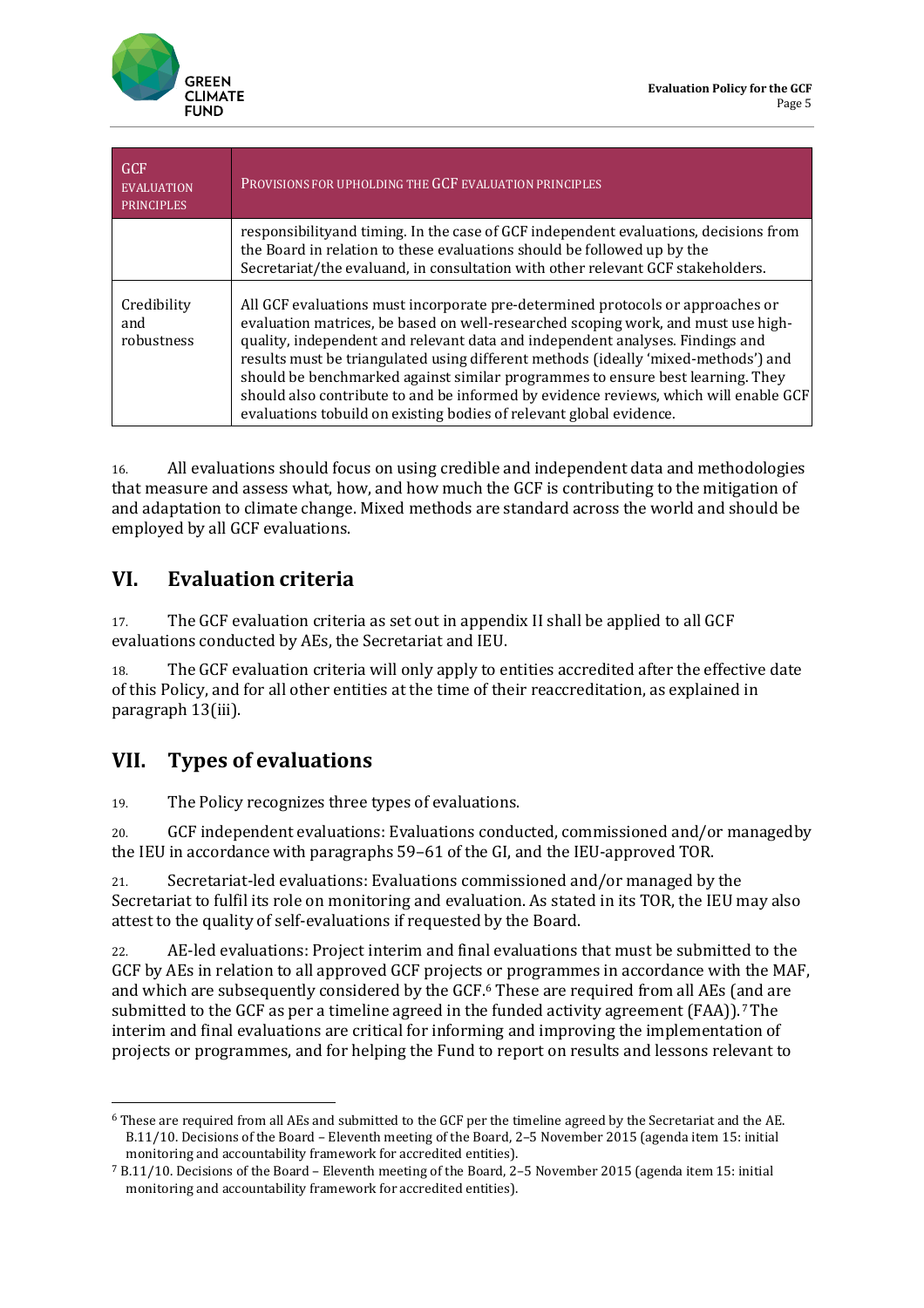

GCF objectives. All project-level evaluations should be submitted to the Secretariat. Accredited entities may conduct impact evaluations for GCF funded activities, in collaboration with the GCF.

23. The IEU will be responsible for guiding, assisting and advising on real-time impact assessments/evaluations (such as learning-oriented real-time impact assessments (LORTA)) for a selection of the GCF funded activities portfolio. The IEU would select projects/programmes in coordination with the Secretariat, which will further participate in the implementation of LORTA for learning purposes*.*

24. The Fund may also carry out ex-post evaluations following the end of project/programme implementation at its own cost, and with reasonable notice to AEs. These evaluations can either be Secretariat-led evaluations or IEU independent evaluations. Accredited entities, in accordance with the relevant legal agreements, shall cooperate with the Fund in the conduct of such evaluations and provide such information and documentation as may be reasonably requested by the Fund.

| <b>EVALUATION</b><br><b>CATEGORIES</b> | <b>ROLE OF IEU</b>                                             | <b>ROLE OF AES (INCLUDING</b><br><b>INDEPENDENTEVALUATION OFFICES</b><br>OF AES)                                                                                                                                                                                                                                                                                                                                                                 | <b>ROLE OF SECRETARIAT</b>                                                                                                                                                                                                                                                                                                              |
|----------------------------------------|----------------------------------------------------------------|--------------------------------------------------------------------------------------------------------------------------------------------------------------------------------------------------------------------------------------------------------------------------------------------------------------------------------------------------------------------------------------------------------------------------------------------------|-----------------------------------------------------------------------------------------------------------------------------------------------------------------------------------------------------------------------------------------------------------------------------------------------------------------------------------------|
| IEU independent<br>evaluations         | Responsible                                                    | Cooperates with the IEU<br>inindependent<br>evaluations.<br>Under this policy and in accordance<br>with the relevant legal agreements<br>with the GCF, informs and<br>shares/provides monitoring data -<br>and all other reports beyond the<br>requirements laid out in the MAF -<br>with the IEU in a timely manner.<br>Facilitates engagement with<br>project/programme stakeholders on<br>the ground in the evaluation of GCF<br>investments. | Informs and<br>shares/provides relevant<br>data, including annual<br>performance reports<br>(APRs), and shares all<br>reports with the IEU in a<br>timely manner for Board-<br>mandated evaluations.<br>Facilitates engagement<br>with project/programme<br>stakeholders in the<br>evaluation of GCF<br>investments, as<br>appropriate. |
| Secretariat-led<br>evaluations         | Performs quality<br>assurance upon<br>request by the<br>Board. | In accordance with the MAF and<br>relevant legal agreements, informs,<br>provides/shares monitoring data and<br>relevant project reports.<br>Facilitates engagement with<br>project/programme stakeholders on<br>the ground in the evaluation of GCF<br>investments.<br>Shares at its discretion reports<br>related to GCF investments, ina<br>timely manner.                                                                                    | Responsible.<br>Informs and engages with<br>AEs, NDAs, and other GCF<br>stakeholders to access data<br>relevant for Secretariat-led<br>evaluations.<br>Engages with the IEU in<br>Board-mandated quality<br>assurance ofSecretariat self-<br>evaluations.                                                                               |

#### **Table 2: Roles for IEU, Secretariat and AEs (including their independent evaluation offices) andcategories of evaluations**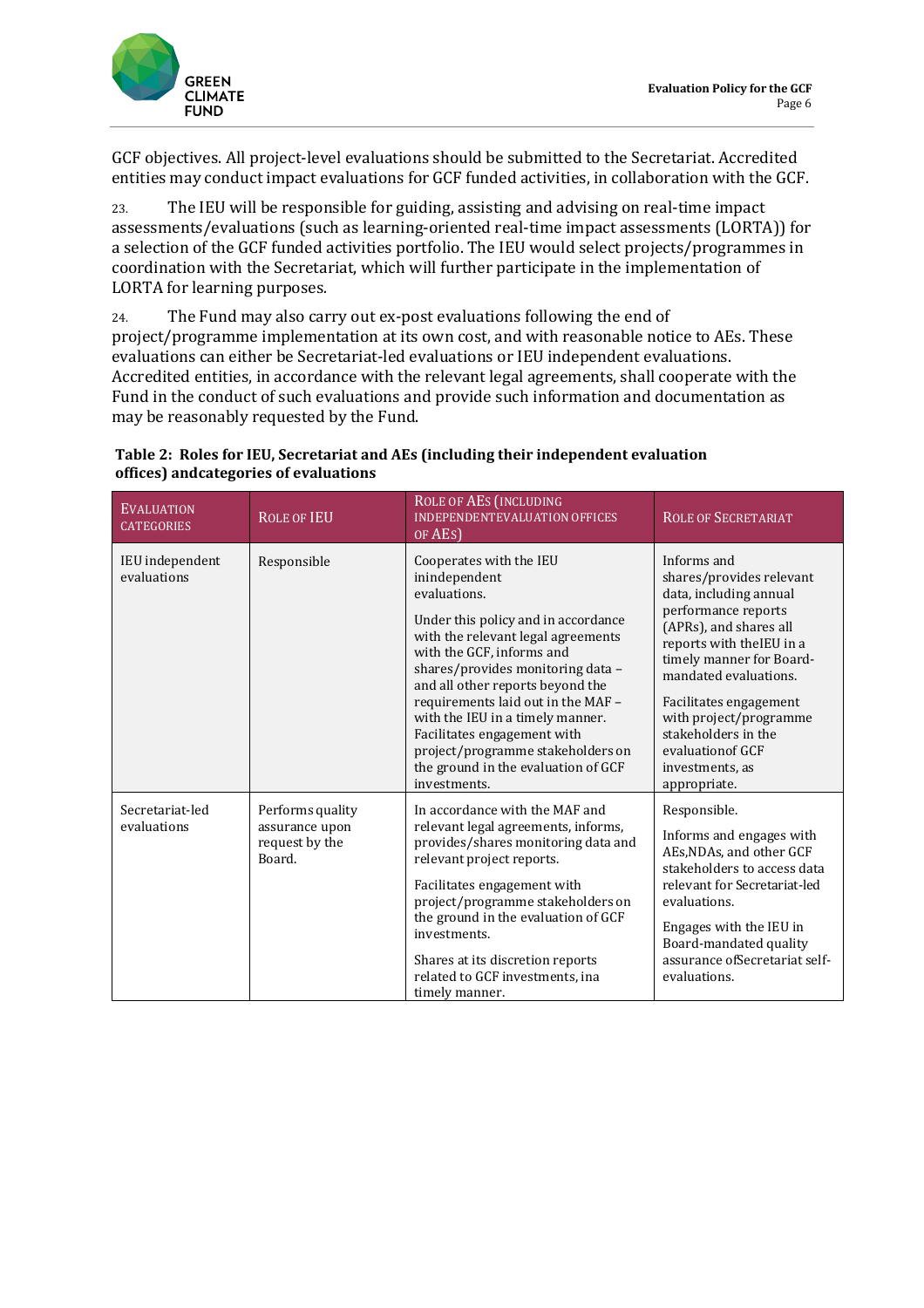

<span id="page-7-0"></span>

| <b>EVALUATION</b><br><b>CATEGORIES</b> | <b>ROLE OF IEU</b>                                                                                                                                    | <b>ROLE OF AES (INCLUDING</b><br><b>INDEPENDENTEVALUATION OFFICES</b><br>OF AES)                                                                                                                                                                                                                                                                                                                                             | <b>ROLE OF SECRETARIAT</b>                                                                                                                                                                                                                     |
|----------------------------------------|-------------------------------------------------------------------------------------------------------------------------------------------------------|------------------------------------------------------------------------------------------------------------------------------------------------------------------------------------------------------------------------------------------------------------------------------------------------------------------------------------------------------------------------------------------------------------------------------|------------------------------------------------------------------------------------------------------------------------------------------------------------------------------------------------------------------------------------------------|
| AE-led<br>evaluations                  | Reviews<br>efficiency and<br>effectiveness of<br>Secretariat on<br>operationalization<br>and enforcement<br>of evaluation<br>policy and<br>standards. | Responsible.<br>In accordance with the relevant legal<br>agreements with the GCF, the AEs'<br>independent evaluation offices are<br>responsible for either producing or<br>quality-assuring interim/final<br>evaluations at AE level. (When no<br>structural independent office is<br>available, the AE reports exception to<br>the Secretariat.)<br>Submits reports of interim and final<br>evaluations to the Secretariat. | Responsible, or quality<br>assuresAE<br>project/programme<br>evaluation reports in line<br>with the MAF, GCF policy and<br>legal agreements, to ensure<br>compliance with the GCF<br><b>Evaluation Policy and</b><br>standards and guidelines. |
|                                        |                                                                                                                                                       | Shares, at its discretion, reports with<br>the GCF relating to the knowledge-<br>sharing and learning function of the<br>GCF, in a timely manner.                                                                                                                                                                                                                                                                            |                                                                                                                                                                                                                                                |
|                                        |                                                                                                                                                       | Shares monitoring data and other<br>relevant project data,<br>implementation/evaluation reports<br>with IEU in support of Board-<br>mandated independent evaluations.                                                                                                                                                                                                                                                        |                                                                                                                                                                                                                                                |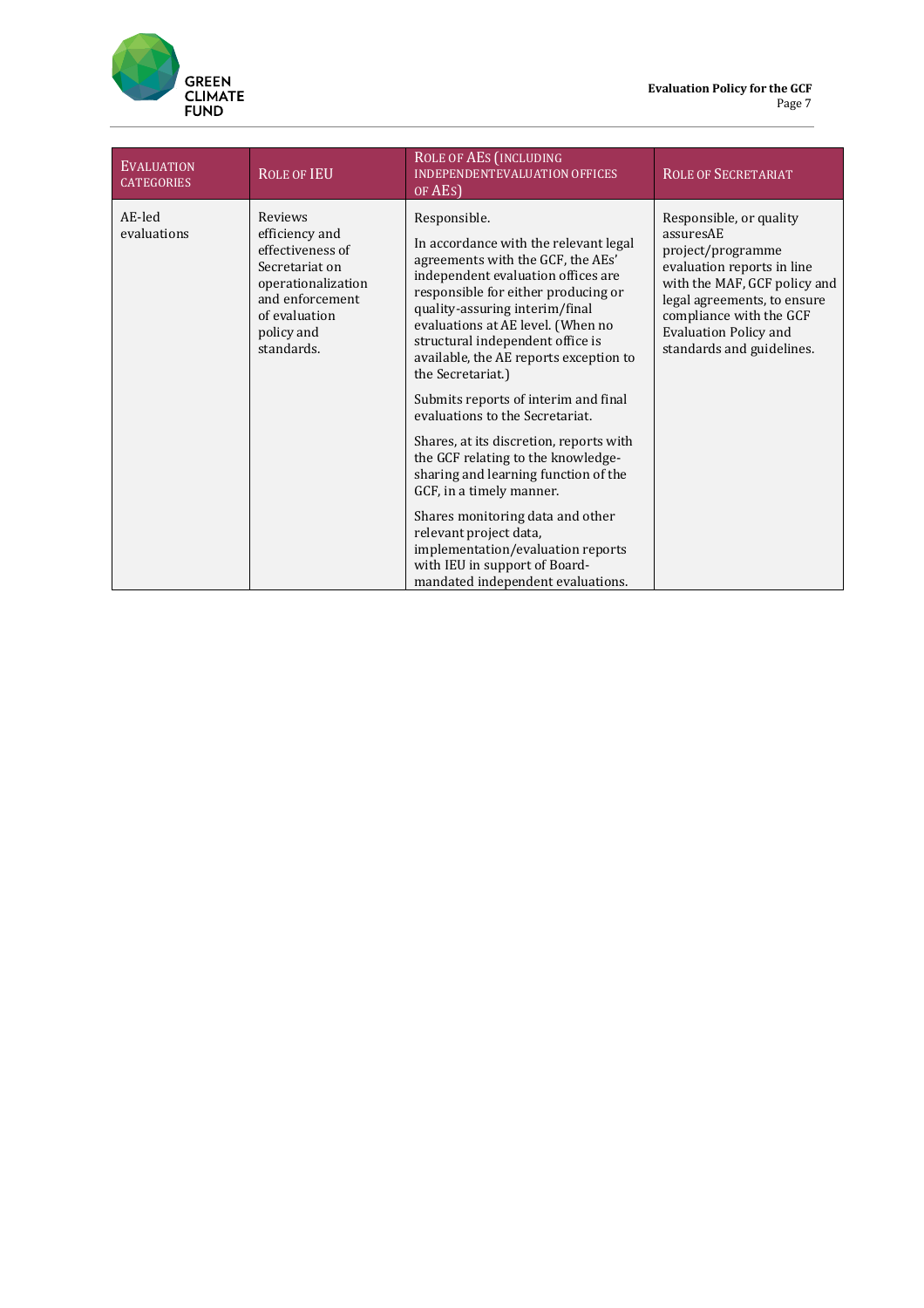

#### **Figure 1: GCF funding proposals: Roles of Secretariat and IEU**

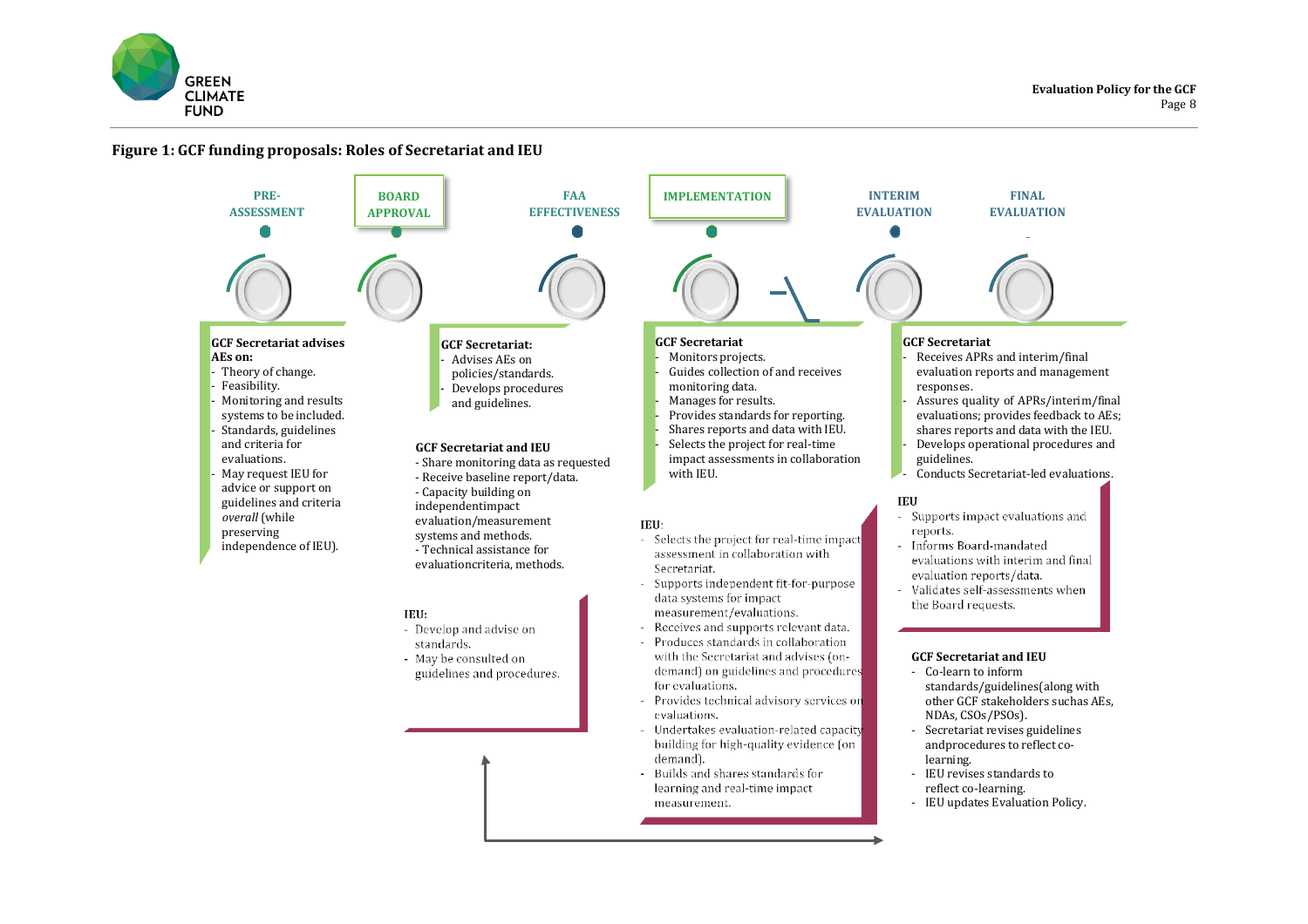



### **VIII. Institutional arrangements, roles and responsibilities**

25. The following roles are anticipated.

26. **The United Nations Framework Convention on Climate Change (UNFCCC) and the Conference of the Parties (COP):** The GCF has been established as per a decision of the COP, and the monitoring and evaluation function of the Fund is placed within the Secretariat. The Board established an operationally independent IEU as part of the core structure of the Fund.

27. As per the GI of the GCF, the UNFCCC/COP may commission an independent assessment of the overall performance of the Fund. As per the TOR of the IEU, the IEU is required to submit its independent reviews to the COP to inform periodic reviews of the GCF, including an overall performance study of the Fund.

28. **The Board:** Approves the Policy, and safeguards its effectiveness and implementation. It receives evaluations/assessments/reviews undertaken by the IEU and receives management responses from the Secretariat. The Board is expected to actively consider findings and recommendations from IEU evaluations, and to incorporate them into the policies and advice it provides to the Fund overall. The Board also receives management action reports prepared by the IEU.

29. **The Secretariat:** The Secretariat, together with other GCF stakeholders, is responsible for building a corporate culture that fosters learning and incorporates evaluation findings and recommendations into its decision-making, management, operations, strategies, budgets and practices. The Secretariat shall ensure in its strategic and working plans, that there are adequate human and financial resources requested from the Board, for implementing the Policy and undertaking monitoring and evaluation functions, and managing GCF investments for results (also see figure 1).

30. The Secretariat can provide guidance to ensure GCF projects and programmes have adequate resources devoted to undertaking evaluations during approval. The Secretariat also manages, commissions and supports evaluations/reviews/assessments of programmes, strategies, processes and policies and of selected GCF investments (in agreement with the AEs) in accordance with the Secretariat's Board-approved work plan.

31. The Secretariat is also responsible for receiving, reviewing and assuring the quality of interim and final evaluations. These independent or self-evaluations will be submitted to the GCF by the AE in line with the MAF.

32. The Secretariat shall provide guidance on collecting and reporting monitoring data. These data are critical for informing the processes and outputs of the Fund's activities, as well as their implementation fidelity and evaluations overall. In its role, the Secretariat is expected to inform the performance-measurement frameworks of GCF projects and programmes.

33. The Secretariat, in coordination with IEU, will develop operational guidelines and procedures to be used by AEs in undertaking evaluations.

34. With respect to project/programme evaluation reports and APRs, as well as other necessary data, the Secretariat will, in accordance with the requirements of the Fund's Information Disclosure Policy (IDP), create a mechanism to systematically share them on a publicly available database.

35. In instances where information is required by IEU for the completion of Boardcommissioned evaluations (the reviews of which have not been completed by the Secretariat),or where confidential information has been redacted from publicly available versions, the Secretariat will share this information with the IEU within a reasonable time frame. Service-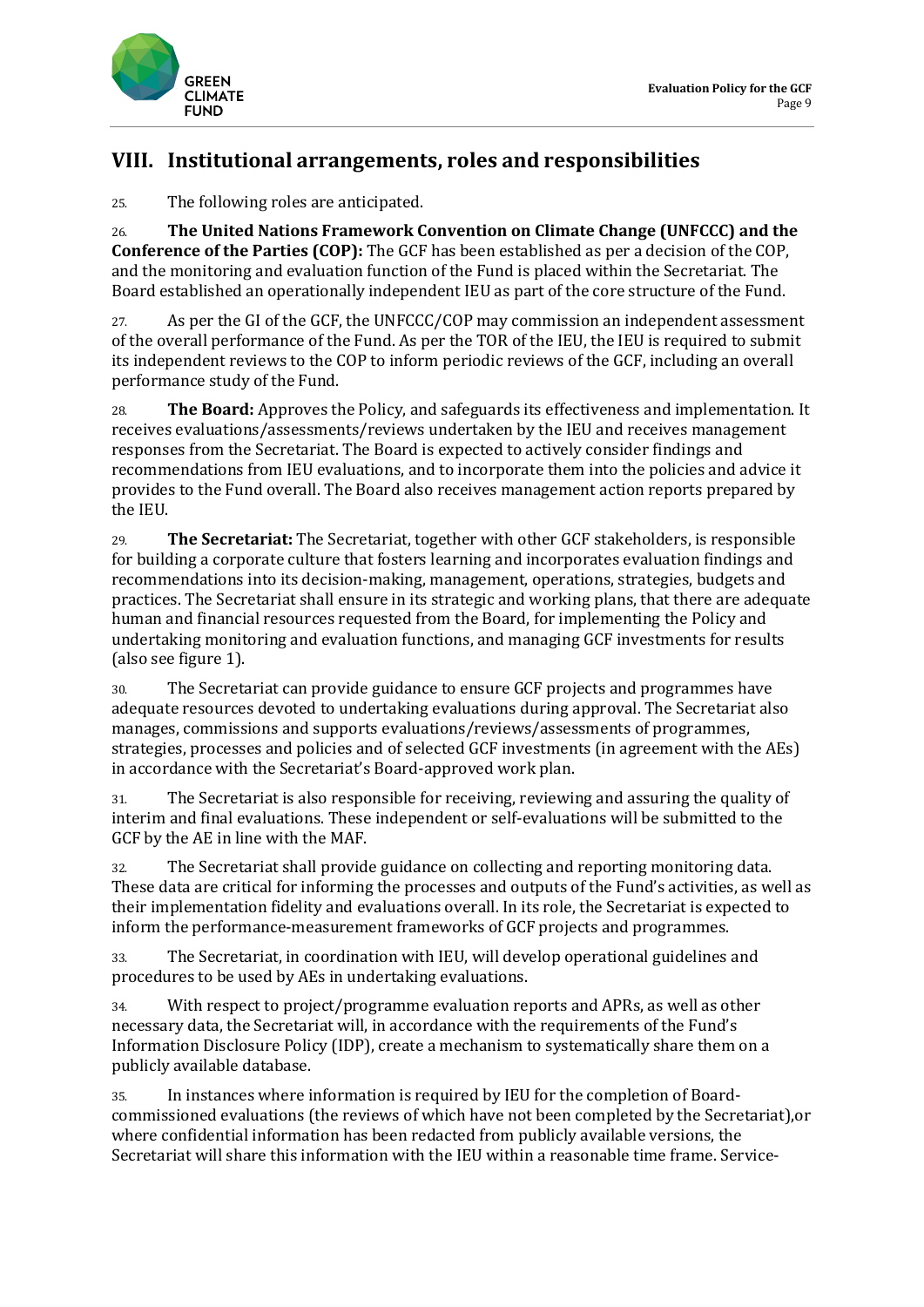

level agreements that include timelines for the sharing of such reports may guide the interactions between the Secretariat and the IEU.

36. The Secretariat will also receive evaluations undertaken by the IEU and prepare management responses for Board review.

37. The Secretariat, in line with the execution of the GCF monitoring and evaluation function, will synthesize findings and disseminate the lessons learned from evaluations to inform the Board, the Secretariat and other GCF stakeholders.

38. Finally, the Secretariat will be responsible for building the capacity of AEs, with a particular focus on the capacity building of direct access entities (DAEs), in relation to the Policy. The Secretariat is also responsible for supporting the delivery of accreditation and reaccreditation functions, as well as supporting the capacity building of AEs in this regard, to ensure adherence to GCF standards. The Secretariat will lead AE capacity building while taking into account GCF evaluation standards, and would seek the support of the IEU in these efforts, which are in line with the IEU TOR.

39. **Accredited entities (operational units and independent evaluation offices):** Accredited entities are critical partners in evaluations and are responsible for conducting AEled evaluations. The operational units of AEs and their independent evaluation offices (where present) are critical partners that support self and independent evaluations, respectively.

40. It is the responsibility of AEs to demonstrate during the accreditation application process (and thereafter) that they have the capacity and systems to implement the Policy, including being able to ensure that timely and credible monitoring and (at the least) the functionally independent evaluation of project implementation and performance is feasible and undertaken for GCF investments.[1](#page-10-0)

41. Accredited entities are also responsible for ensuring that financial support for interim and final evaluations is budgeted adequately and allocated, and available in a timely manner. Green Climate Fund project/programme budgets should include a budget line for the generation and collection of evaluative data for projects/programmes. This budget is exclusive of interim and final evaluations costs, which are covered by AE fees. Overall evaluation budgets included within project budgets, consistent with global evaluation international best practices, should range from 2–5 per cent of the project budget.

42. A management response and action plan to address recommendations from interim and final evaluations should also be prepared by the operational unit of the AE and shared with the Secretariat.

43. The independent evaluation offices of AEs are responsible for undertaking AE-led evaluations. The independent evaluation offices of AEs, in accordance with their obligations under the respective legal agreements, may assure the independence of these evaluations by conducting evaluations themselves (and applying the GCF evaluation criteria), by contracting [an] independent evaluator[s], or by quality-assuring self-evaluations that are undertaken bythe operational units of AEs (and providing their reports alongside these evaluations to the GCF).

44. If an AE does not have a structurally independent evaluation office, AEs may draw on the independence of their evaluation function (as required by the GCF and included in the accreditation checklist) to produce and quality-assure project evaluations, while reporting the

<span id="page-10-0"></span><sup>1</sup> This is already a requirement in the GCF accreditation process.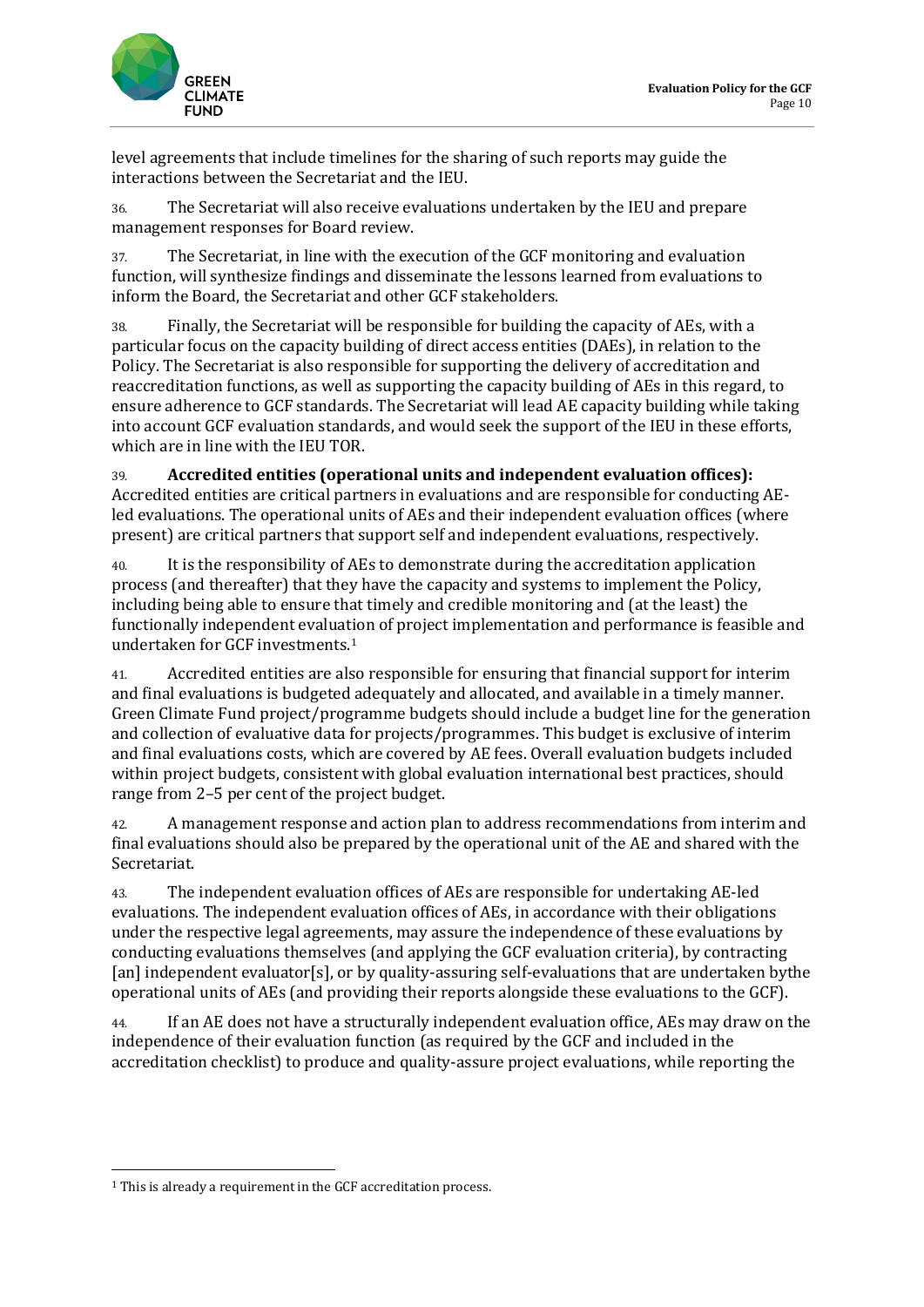

exception to the Secretariat, which will receive and assure the quality of these evaluations as noted above.[2](#page-11-0)

45. In accordance with the relevant legal agreements, AEs shall cooperate with the Fund and provide it with assistance in carrying out its evaluation functions as may be reasonably requested by the Fund. All evaluation data will be shared with the GCF (the Secretariat and the IEU).

46. **Other stakeholders:** In addition to NDAs, this Policy also recognizes the roles of CSOs and the private sector, and the wider evaluation community. These partners will receive all independent evaluations conducted by IEU, according to the IDP of the GCF (see section IX). They are encouraged to ensure that lessons from evaluative evidence are used to improve the quality of subsequent designs, operations, processes and results, and that these lessons are disseminated among their networks.

47. The IIU and independent Redress Mechanism are key partners in the implementation of the Policy since they provide independent data and analysis. They also receive evidence and reports from all IEU evaluations.

48. The independent Technical Advisory Panel (TAP) is expected to be informed by, to review, and to consider evaluative evidence and lessons from evaluations in their independent technical project assessments. The IEU is committed to providing and sharing learning – and lessons from its independent quality review of GCF investments – with the TAP.

#### **Independent Evaluation Unit**

49. The IEU was established by the Board, and its TOR were approved at the sixth meetingof the Board, to:

- (a) Inform the decision-making of the Board and provide strategic guidance through the identification and dissemination of lessons learned, and to contribute to guiding the GCF and its stakeholders as a learning institution;
- (b) Conduct periodic independent evaluations of GCF performance to objectively assess the results of the GCF and the effectiveness and efficiency of its activities; and
- (c) Provide evaluation reports to the UNFCCC, the COP and the Paris Agreement for the purposes of periodic reviews of the Financial Mechanism.

50. The IEU is the custodian of the GCF Evaluation Policy. The IEU will advise on the effective implementation of this Policy in cooperation with the Secretariat. The IEU shall recommend updates to the Policy to the Board, periodically, and in cooperation with the Secretariat, recognizing the Secretariat's vital role in the review, update and implementation of the policy. The IEU shall develop standards in collaboration with the Secretariat, and the Secretariat will develop guidelines to implement the Policy, in collaboration with the IEU, that ensure the Fund is able to inform its overall results, successes and unintended consequences ina credible and measurable manner. In updating this Policy, the IEU will engage with stakeholders and draw upon their advice and feedback.

51. The IEU shall, every five years with the support of the Secretariat, present a report on issues related to the implementation of this Policy, along with any recommendations for changes to it. The report will include a review of evaluation budgets and lessons learned from integrated results management framework (IRMF) implementation.

<span id="page-11-0"></span><sup>2</sup> Interim and final evaluations are governed by accreditation master agreements (AMAs) and the relevant legal agreements. Guidelines and procedures for interim and final evaluations will be co-developed by the IEU and the Secretariat, which will be responsible for interfacing with and communicating these to the AE/executing entity.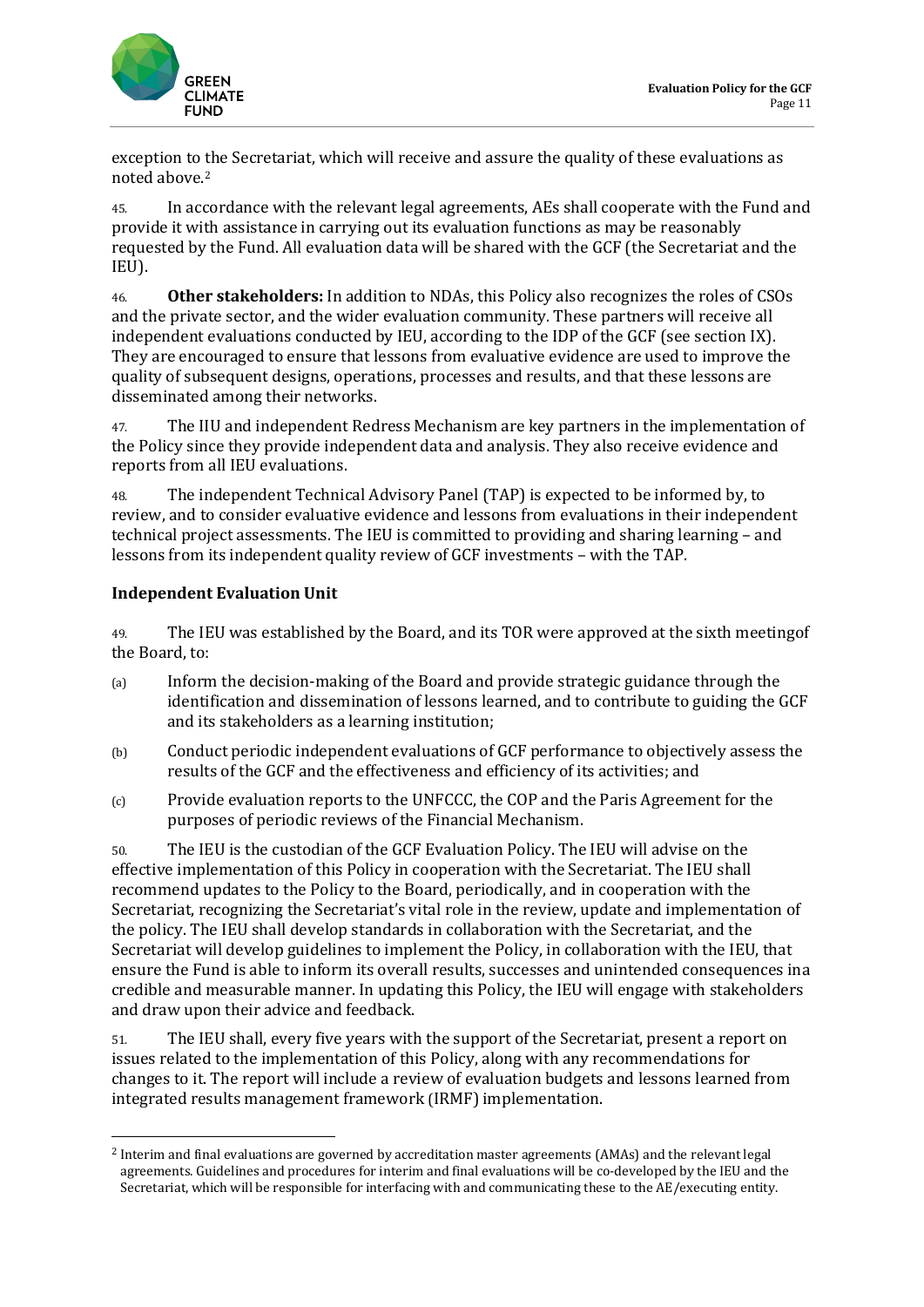

52. As per this Policy, the IEU will be responsible for undertaking independent evaluations/reviews/assessments. Additionally, upon request by the Secretariat, the IEU could provide technical support in the design or implementation of evaluations or reviews to be conducted or managed by the Secretariat. The IEU can also attest to the quality of selfevaluations by the Secretariat as approved in the IEU TOR upon request by the Board. The IEU may undertake evaluability assessments as well as impact evaluations, in line with their Boardapproved TOR, at the different stages of implementation of GCF projects or programmes, in cooperation with the AEs. The IEU will synthesize findings and lessons learned from evaluations to inform the Board, the Executive Director and stakeholders.

53. The IEU will be responsible, in collaboration with the Secretariat, for advising, guiding and assisting real-time impact assessments/evaluations for a selection of the funded activities portfolio, such as LORTA. The IEU will receive all data and reports generated through these realtime impact assessments and also share these with the Secretariat. The IEU, in coordination with the Secretariat, would select projects/programmes for LORTA. The Secretariat will further participate in the implementation of LORTA for learning purposes.

54. As the learnings from real-time impact assessments/evaluations are utilized in project/programme implementation, they can inform the improvement of funding proposalsand their review processes, and could also be important for adaptative management (e.g. changes to log frames).

55. The IEU will strengthen evaluation capacities in AEs (including DAEs) and intermediaries to enable evaluation of their Fund portfolio activities. The IEU will assume, as established in its TOR, a leadership role in the evaluation community regarding climate change, and actively participate in relevant evaluation networks. Furthermore, the IEU will work on establishing and leading a community of practice of evaluators working in the climate change space.

56. To promote learning and dialogue, the IEU will disseminate lessons learned to Board members, AEs, the Secretariat and other actors. The IEU independent evaluations will incorporate lessons learnt from research and prior IEU evaluations.

57. Appendix III shows the sequence of how IEU independent evaluations are approved, submitted and followed up.

58. In keeping with best practices in the field, the following institutional commitments are proposed:

- (a) Under this Policy, the performance, implementation and results of all GCF projects and programmes, policies and strategies may be evaluated. Standards for evaluations will be developed by the IEU in collaboration with the Secretariat, while engaging the relevant evaluation stakeholders. The Secretariat will prepare procedures and guidelines in collaboration with the IEU.
- (b) The IEU budget should be linked to the size of the GCF programming envelope since it represents the volume of operations that the IEU will evaluate in the future. It is anticipated that the overall annual budget for the IEU will not exceed 1 per cent of the programming envelope of the GCF, while ensuring that the IEU annual budget will be sufficient to cover the annual work plan of the IEU approved by the Board.
- (c) Green Climate Fund project/programme budgets should include a budget line for generating and collecting data and information needed for evaluations that is separate from the project management budget (which covers some costs of managing for results), an overhead line, and the AE fee (which covers the costs of interim and final evaluations). This evaluation budget should cover the costs of project-level evaluations.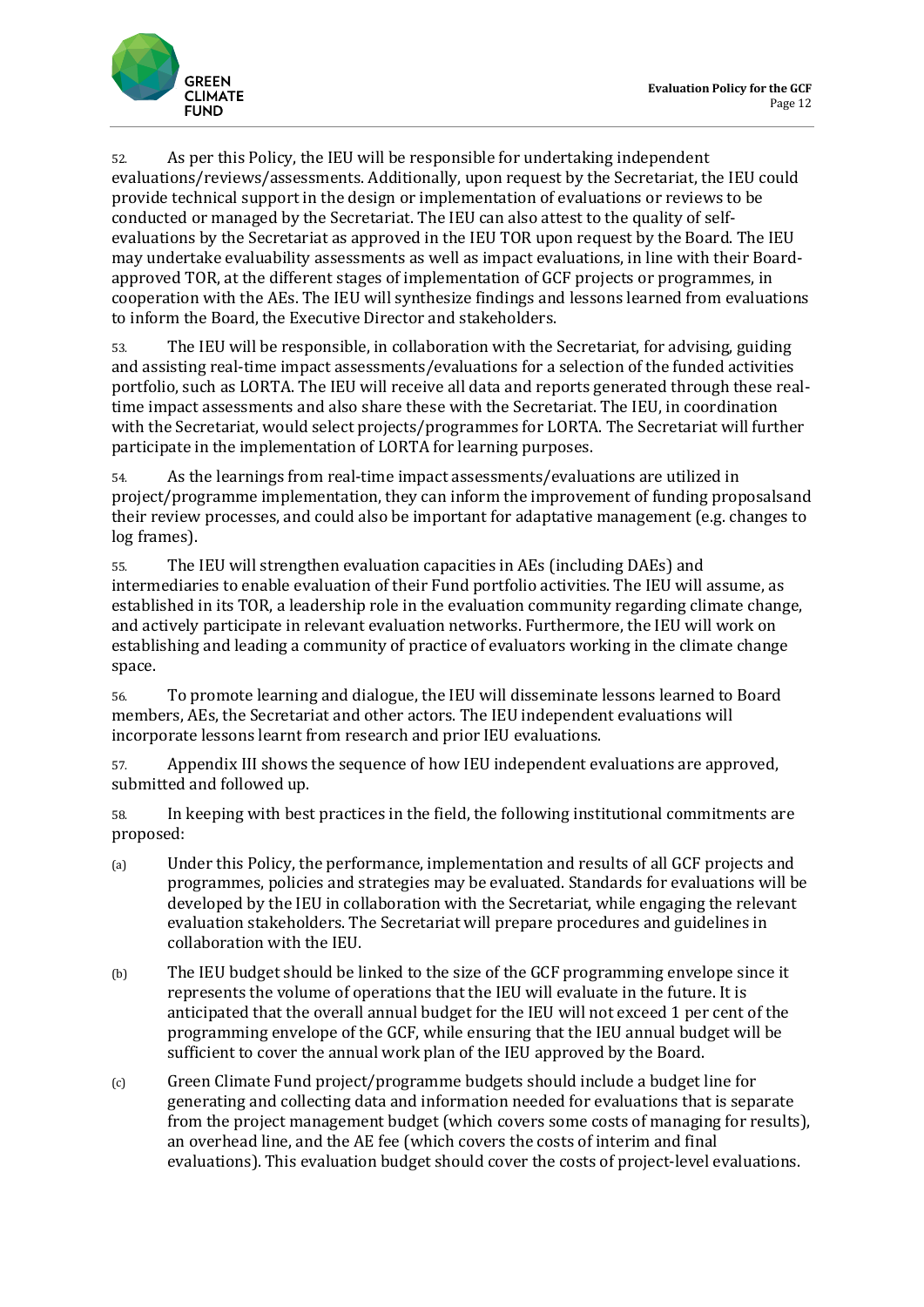

- (d) Overall evaluation budgets included within project budgets, consistent with global evaluation international best practices, should be up to 5 per cent of the project budget. This will support measurement capacity within GCF investments and evidence-based learning while also establishing GCF leadership in the global community in producing evidence on what is working and what is not in climate change. The Policy encourages that the evaluation budget line in project budgets supports independent data collection (baseline and end-line data), real-time data collection systems and independent analyses to produce high-quality evaluations, including impact assessments and evaluations.
- (e) The long-term aim is that approximately 30 per cent of the Fund's projects and programmes approved annually by the Board will include real-time impact assessments as part of their evaluation plans. These impact assessments will be used to inform the GCF portfolio and its strategic choices. Their standards will be set by the IEU, developed in consultation with the Secretariat, and informed by Board-mandated IEU functions.
- $(f)$  The Secretariat-led evaluations should be similarly supported by a budget in the range of 1–2 per cent of the Secretariat administrative budget. It is also expected that the Secretariat will be supported by a transparent, robust portfolio management system, web-based data systems, and high-quality and technically well- informed indicators.
- (g) All evaluations (or reviews or assessments) submitted by the IEU to the Board will have an official management response prepared by the GCF Secretariat (prepared in consultation with relevant GCF stakeholders) to inform Board decision-making (see appendix III). Ideally, this response should be presented to the Board at the same time as the evaluation. If time is insufficient, the management response may be presented no later than the next Board meeting. The IEU will assess how the Secretariat followed on from the Board decision related to the IEU evaluations, during relevant subsequent IEU evaluations and during the overall performance evaluation of the GCF.

### **IX. Disclosure, access and quality of information**

#### 59. **Disclosure:**

- (a) The Secretariat and IEU work programme, approach papers and all evaluations will be made public through the GCF or IEU website.
- (b) Management responses to IEU evaluations will also be publicly disclosed and included with the evaluation report, or as soon as they become available.
- (c) The responsibility for disclosure of IEU products will rest with the Head of the IEU, and the disclosure of Secretariat products with the GCF Executive Director, while considering advice from the management of the relevant entity and subject to the provisions of the GCF IDP and the relevant signed legal agreements.[3](#page-13-0) In general, it is expected that all independent evaluations, reviews and assessments of GCF investments will be publicly available. The final reports of IEU evaluations will be made available on the website after submission to the Board.
- (d) The independent evaluation offices of the AEs will cooperate, and in accordance with the relevant legal agreements with the GCF, share their evaluations and data on GCF projects and programmes that GCF projects or programmes may have leveraged, with the GCF.

<span id="page-13-0"></span><sup>3</sup> GCF Information Disclosure Policy (GCF/B.12/35).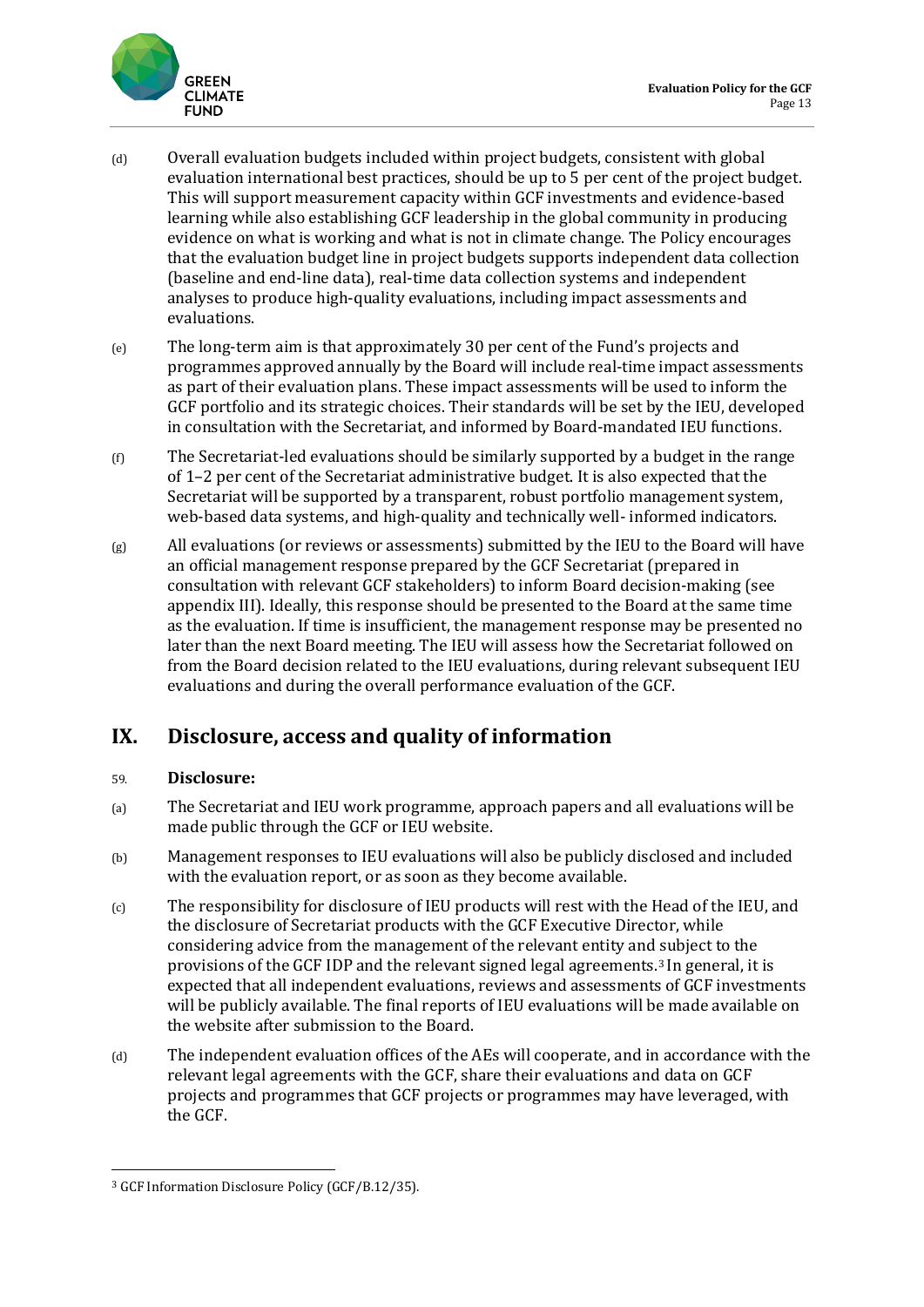

- (e) The IEU will produce a synthesis for presentation to the Board based on these evaluations (or reviews or assessments).
- (f) With respect to AE-led project/programme evaluation reports and APRs, the Secretariat will, in accordance with the requirements of the GCF IDP, create a mechanism to systematically share them on a publicly available database.

60. **Access to information:** Good evaluations require and rely on timely access to information. Certain conditions are required to ensure this:

- (a) Information must be made available to evaluations in a timely manner.
- (b) All evaluation reports and reviews of individual GCF projects or programmes and the reports and reviews prepared or commissioned by the GCF will be made publicly available, in accordance with the GCF IDP.
- (c) All information from any of the above sources as well as reports on the implementation of the GCF policies, should be available, well-organized and well-stored.
- (d) Information requests from the evaluators on financial records should be made available within a reasonable time frame, unless exigent circumstances demand otherwise. This will be the responsibility of the GCF evaluand.
- (e) The AEs, in accordance with their obligations under the respective legal agreements, will cooperate and provide assistance in providing access to information to independent evaluators assessing GCF projects and programmes. They will provide support to evaluators during evaluations to capture the views and concerns of multiple partners, triangulate information, and undertake primary data collection, particularly during visits to the projects or programmes (mutually agreed in advance).
- (f) In many cases, particularly for some private-sector activities, access to clients and projects/programmes by an evaluator could prejudice the client's financial interests or materially increase the risk of litigation. Evaluation design and implementation will ensure that these requirements are safeguarded.

61. **Quality of data and information**: The availability of high-quality data and information for evaluations is crucial. All GCF stakeholders shall endeavour to keep and provide when requested high-quality data. The evaluators will be responsible for ensuring and protecting the confidentiality and anonymity of information as required. This protection will be carefully considered when publishing an evaluation document.

62. All GCF projects and programmes should plan adequately for undertaking and producing useful and relevant data, evaluations and information on investment effectiveness, efficiency, impact, sustainability, country ownership and needs, and potential for paradigm shift.

### **X. Integrity and risk**

63. The Board adopted the Committee of Sponsoring of the Treadway Commission (COSO) framework as the internal control framework for the Fund, and appointed the IEU in the third line of responsibility of the framework (together with the Office of the Internal Audit (OIA) and the IIU). Together, they shall provide, according to their own functions, reliable and objective assurance to the Board and GCF senior management concerning governance, risk and control. Also, the IEU may, upon request, provide to the Board and GCF Secretariat assessments and evaluation reports on the effectiveness and efficiency of risks identified, assessed and mitigated.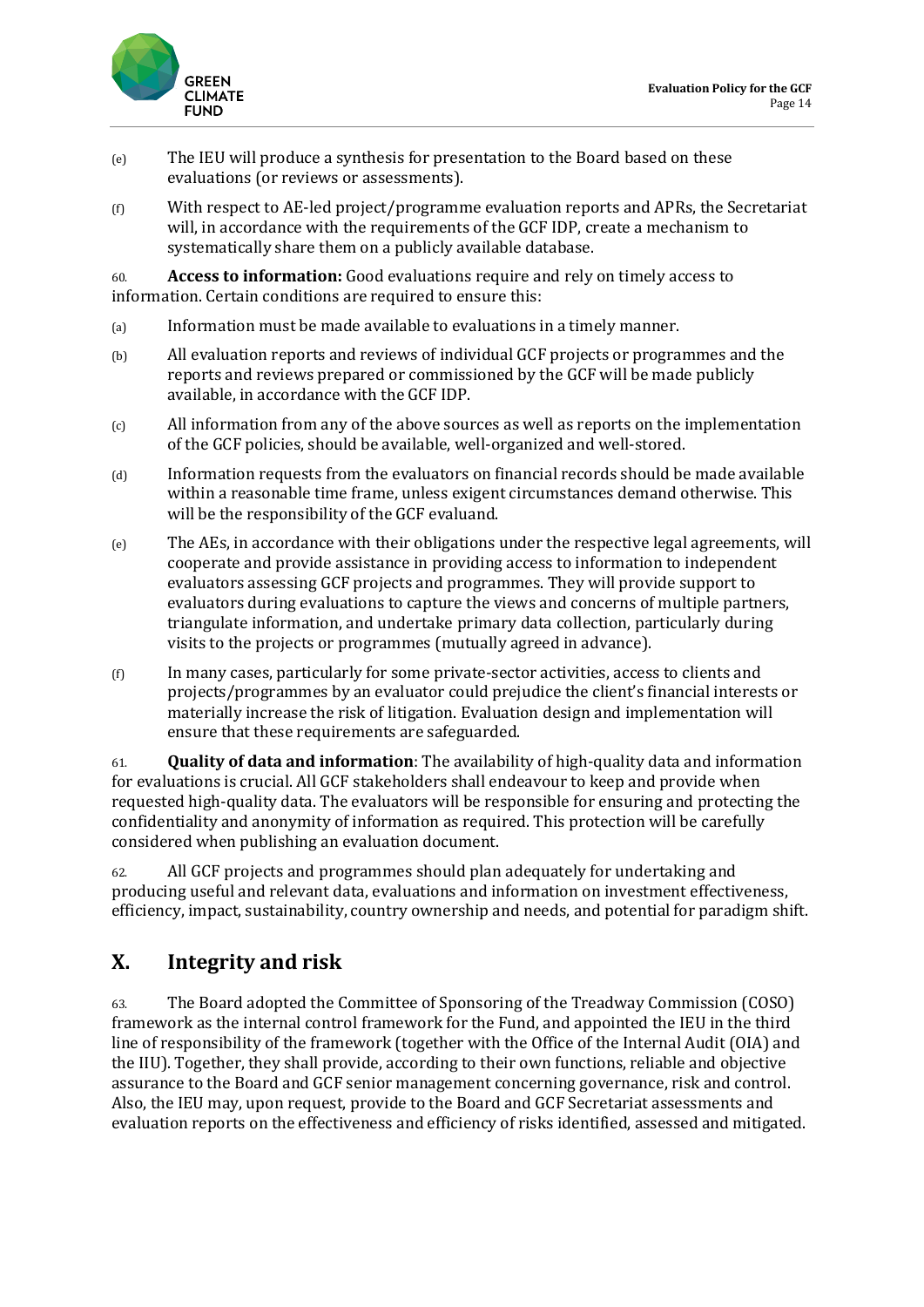

### **XI. Uptake of evaluative evidence and learning**

64. There are several ways an uptake of evaluation evidence may be encouraged. Responsibilities are discussed as follows:

- (a) The IEU and the Secretariat will include a dissemination/knowledge management plan for evaluations in their respective work programmes. The Secretariat's knowledge management function will also play a critical role in this space.
- (b) The Board will foster a culture of learning by requiring that all evaluations presented to the Board have a management response, and all evaluations, reviews and assessments of the IEU will be followed up by a management action report, a year or more later, after consideration by the Board. This will be prepared by the IEU (see appendix III).
- (c) Lessons from high-quality, impartial, objective, relevant, useful and credible evaluations that contain measured results are expected to inform the Board's decision-making processes.
- (d) The GCF will promote the sharing of evaluative evidence across GCF partners through different modes of dissemination and communication.

65. Evaluations at the GCF will employ state-of-the-art methodologies to ensure an evaluation culture is built within the GCF that is conducive to learning and mainstreaming evaluation. Evaluation-for-evidence requires changes in behaviour and thinking.

### **XII. Policy duration and effectiveness**

66. This Policy will become effective at the end of 2021 or a year after Board approval, whichever is later.

67. This Policy will apply to all projects and programmes approved after the effective dateof this Policy, subject to the signed legal agreements with AEs.

68. The Policy will be first reviewed by the Board five years after its adoption to provide the flexibility required through the early stages of the Fund's implementation given its dynamic nature, and to support new guidance from the UNFCCC and the COP.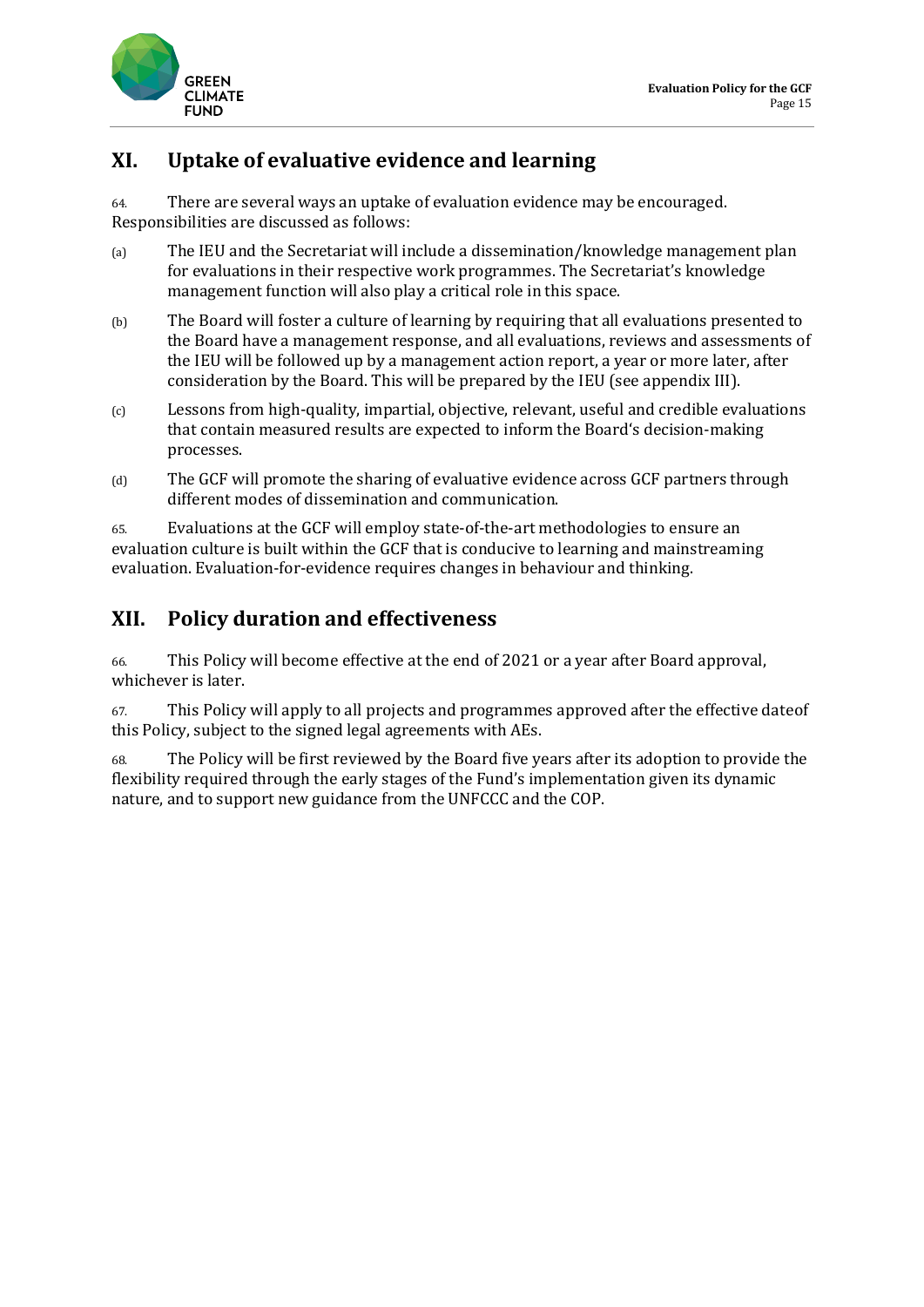

# **Appendix I: Glossary of terms**

| <b>TERM</b>             | DEFINITION WITHIN THE GCF CONTEXT (*)                                                                                                                                                                                                                                                                                                                                                                                                                                                                                                                                                                                         |  |
|-------------------------|-------------------------------------------------------------------------------------------------------------------------------------------------------------------------------------------------------------------------------------------------------------------------------------------------------------------------------------------------------------------------------------------------------------------------------------------------------------------------------------------------------------------------------------------------------------------------------------------------------------------------------|--|
| Accountability          | Acceptance of responsibility by the GCF and its partners for achieving (or not) the objectives of the GCF, as contained in the<br>GoverningInstrument (GI).                                                                                                                                                                                                                                                                                                                                                                                                                                                                   |  |
| Capacity development    | Supporting the development of the competencies and abilities of GCF stakeholders and partners on how to measure and<br>evaluateclimate change adaptation and mitigation investments.                                                                                                                                                                                                                                                                                                                                                                                                                                          |  |
| Conflict of interest    | Evaluators are required to disclose in writing any past experiences of themselves, or of their immediate family, which may give<br>rise to a potential conflict of interest, and to deal honestly in resolving any conflict of interest which may arise (based on the<br>UNEG Code of Conduct for Evaluation in the UN System, 2008).                                                                                                                                                                                                                                                                                         |  |
| Data                    | All relevant GCF facts and information, including electronic data and documents. Secondary data is found in documentation<br>from the AEs and other project partners, governments, research institutions, market data and other outside sources. Primary<br>data is drawn from various sources, including interviews with key stakeholders, focus group discussions, field visits to project<br>sites, direct observation, etc. The monitoring function provides valuable data for evaluation.                                                                                                                                |  |
| Evaluation              | Assessment of an intervention or group of interventions to determine what works and what does not, for whom, how much,<br>why, and under what circumstances.                                                                                                                                                                                                                                                                                                                                                                                                                                                                  |  |
| Evaluative evidence     | Presentation of data and facts generated through an assessment process conducted either by the Independent Evaluation<br>Unit (IEU), the Secretariat, the independent units of AEs or independent evaluators. There are five types of evaluative<br>evidence: evaluations, impact assessments, reviews, studies and syntheses.                                                                                                                                                                                                                                                                                                |  |
| GCF evaluation criteria | The overall evaluation criteria laid out in the approved terms of reference of the IEU. These include: (i) relevance,<br>effectiveness, efficiency, impact and sustainability of projects and programmes; (ii) coherence in climate finance delivery with<br>other multilateral entities; (iii) gender equity; (iv) country ownership of projects and programmes; (v) innovativeness in result<br>areas; (vi) replication and scalability; and (vii) unexpected results, both positive and negative. The evaluation criteria also take<br>into account the requirements of the monitoring and accountability framework (MAF). |  |
| <b>GCF</b> stakeholders | Green Climate Fund stakeholders include the Board and its appointed bodies and groups, the Conference of the Parties (COP),<br>the United Nations Framework Convention on Climate Change (UNFCCC), the [GCF] Secretariat, the IEU, the independent<br>Redress Mechanism, the Independent Integrity Unit (IIU), accredited entities (AEs), national designated authorities (NDAs),<br>civil society and the private sector.                                                                                                                                                                                                    |  |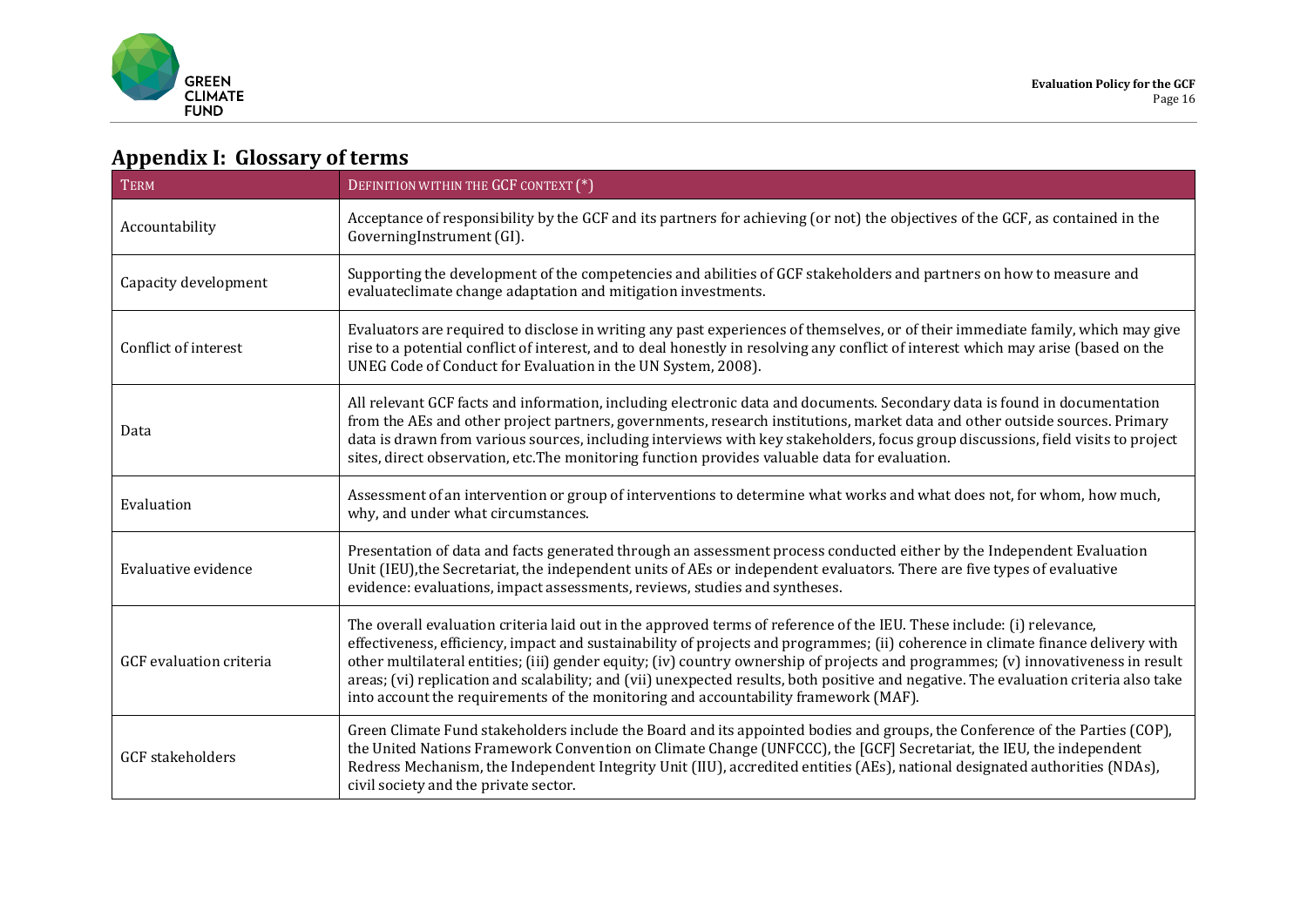

| <b>TERM</b>                                      | DEFINITION WITHIN THE GCF CONTEXT (*)                                                                                                                                                                                                                                                                                                                                                                                                                                                                                                                                                                                                                                                          |
|--------------------------------------------------|------------------------------------------------------------------------------------------------------------------------------------------------------------------------------------------------------------------------------------------------------------------------------------------------------------------------------------------------------------------------------------------------------------------------------------------------------------------------------------------------------------------------------------------------------------------------------------------------------------------------------------------------------------------------------------------------|
| Management action report                         | This is prepared by the IEU and submitted to the Board, usually one year after the management response is submitted, to<br>update the Board on the status of implementation of the management response. Management action reports will provide an<br>overview of the Board's consideration of the recommendations, respective management responses, and the status of<br>implementation.                                                                                                                                                                                                                                                                                                       |
| Management response                              | All evaluations (or reviews or assessments) presented by the IEU to the Board will have an official management response<br>from the Secretariat (prepared by management together with other relevant GCF stakeholders) expressing the views of<br>management regarding the evaluation. Ideally, this response should be presented to the Board at the same time as the<br>evaluation. If time is insufficient, the management response and action plan may be presented no later than the next Board<br>meeting.                                                                                                                                                                               |
| Measurement                                      | To ascertain the extent, the size, or the amount of something. It is one of the key functions of evaluation at the GCF as it is<br>used to assesswhether and how much the GCF is achieving its objectives. "Measurement" at the GCF implies providing<br>"representative" or average values informed by both qualitative and quantitative data, and goes beyond just using<br>quantitative data.                                                                                                                                                                                                                                                                                               |
| Mixed methods                                    | A mixed-method evaluation systematically integrates two or more evaluation methods, drawing on both qualitative and<br>qualitative data, incorporating, for example, both randomized control trial experiments and case studies and different types<br>of data collection techniques (e.g. structured observations, key informant interviews, household surveys, and reviews of<br>existing secondary data).                                                                                                                                                                                                                                                                                   |
| Monitoring and accountability<br>framework (MAF) | A structure of processes, reporting and consultations required of various GCF stakeholders with respect to tracking and<br>monitoring results, stakeholder commitments, and resources invested by the GCF in GCF funded activities. The MAF has two<br>components: (i) monitoring of AE compliance with the accreditation standards of the GCF; and (ii) monitoring and evaluation<br>(M&E) of individual funded interventions (projects or programmes). Monitoring is a continuing process that collects and<br>analyses data or information from Fund-supported projects/programmes to identify progress on activities and expected<br>results. The GCF encourages participatory monitoring. |
| Recommendation                                   | Proposals aimed at enhancing the effectiveness, quality or efficiency of a development intervention. In an evaluation,<br>recommendations should be linked to conclusions. Recommendations from all IEU independent evaluations should be<br>presented to and discussed with the Board, be clear on responsibility and timing, and be followed up with management<br>response (to be prepared by management together with other relevant stakeholders).                                                                                                                                                                                                                                        |
| Review                                           | Assessment of performance of an intervention, periodically or on an ad hoc basis. Reviews tend to emphasize operational<br>aspects and may involve less depth of analysis or be less comprehensive than evaluations.                                                                                                                                                                                                                                                                                                                                                                                                                                                                           |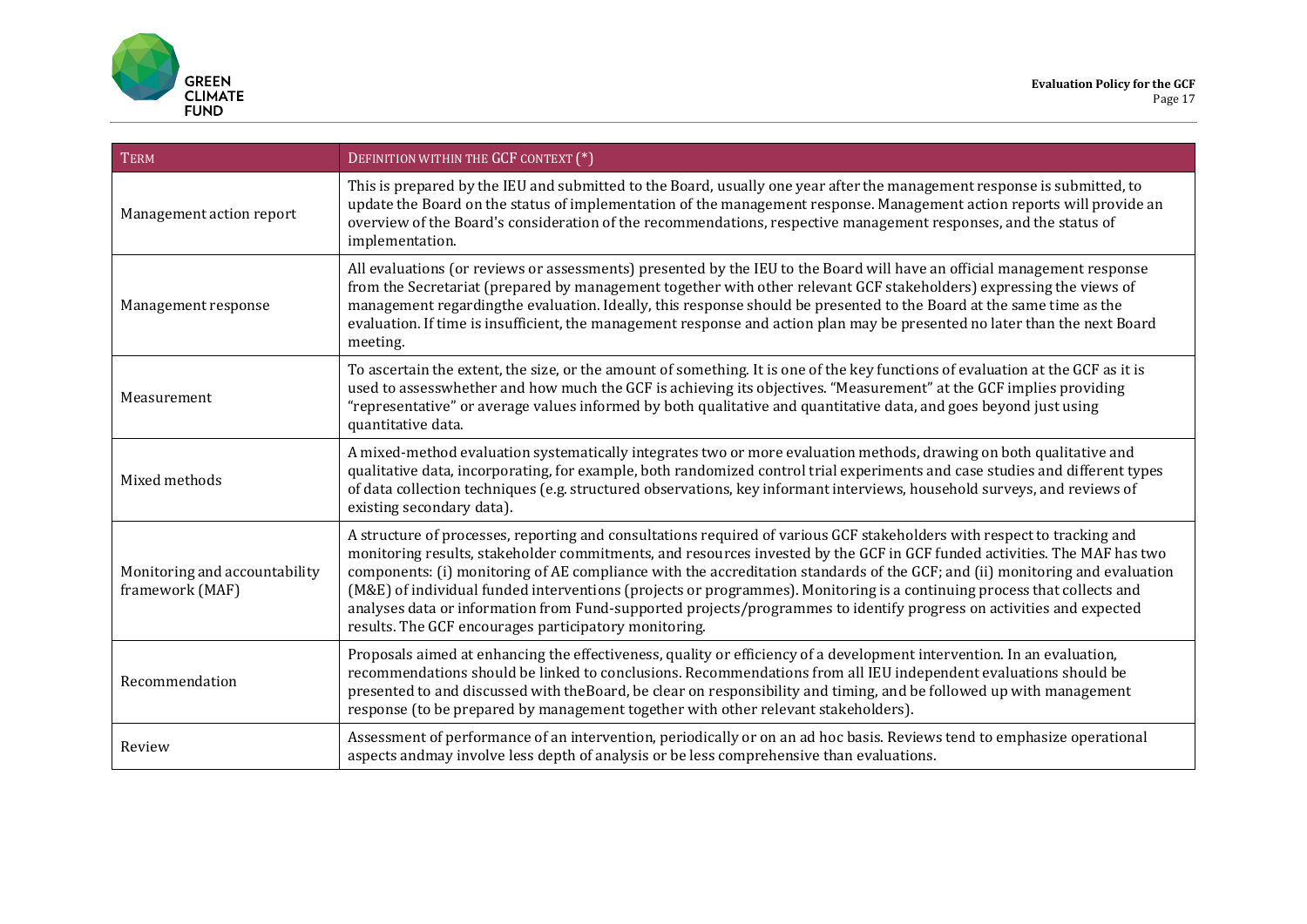

| <b>TERM</b>        | DEFINITION WITHIN THE GCF CONTEXT (*)                                                                                                                                                                                                                                                                                                                                                                                                                                                                                                                          |
|--------------------|----------------------------------------------------------------------------------------------------------------------------------------------------------------------------------------------------------------------------------------------------------------------------------------------------------------------------------------------------------------------------------------------------------------------------------------------------------------------------------------------------------------------------------------------------------------|
| <b>Secretariat</b> | The GCF Secretariat, established under paragraphs 19-25 of the GI.                                                                                                                                                                                                                                                                                                                                                                                                                                                                                             |
| Study              | Detailed investigation and analysis of a subject or situation.                                                                                                                                                                                                                                                                                                                                                                                                                                                                                                 |
| Synthesis          | Aggregation of findings and results from a series of evaluations, reviews or studies (or a combination of any of them). Meta-<br>evaluations are an example of syntheses. One objective of the syntheses is to develop benchmarks for different types of GCF<br>projects and programmes.                                                                                                                                                                                                                                                                       |
| Theory of change   | A theory of change is a method that explains how a given intervention, or set of interventions, are expected to lead to a<br>specific change(in this case, evidence-based decision making), drawing on a causal analysis based on available evidence. A<br>theory of change also helps to identify the underlying assumptions and risks that will be vital to understand and revisit<br>throughout the process, to ensure the approach will contribute to the desired change. (United Nations Development<br>Assistance Framework (UNDAF) Companion Guidance.) |

| TYPES AND CATEGORIES OF EVALUATION        |                                                                                                                                                                                                                                                                                                                                                                                         |  |  |
|-------------------------------------------|-----------------------------------------------------------------------------------------------------------------------------------------------------------------------------------------------------------------------------------------------------------------------------------------------------------------------------------------------------------------------------------------|--|--|
| Corporate evaluation                      | Evaluation covering all the interventions that apply at the Fund level.                                                                                                                                                                                                                                                                                                                 |  |  |
| Country portfolio evaluation              | Evaluation covering all the interventions in a specific country and the strategy behind these interventions.                                                                                                                                                                                                                                                                            |  |  |
| Ex-post                                   | Evaluation conducted at the end of project implementation or a few years after, using mixed methods. Can either be a<br>Secretariat-ledevaluation or an IEU independent evaluation.                                                                                                                                                                                                     |  |  |
| Final evaluation                          | Evaluation that is near or at the end of an intervention to provide evaluative evidence covering the entire intervention. It<br>measures the overall impact, effectiveness, efficiency, sustainability, replicability and lessons learned of a project.                                                                                                                                 |  |  |
| Governance and<br>institutionalevaluation | Evaluation that assesses the performance, achievements and lessons from the governance and institutional structure of the GCF.                                                                                                                                                                                                                                                          |  |  |
| Impact assessment/evaluation              | Evaluation that measures the primary and secondary long-term effects of an intervention or group of interventions in a causal<br>way. They are selected, upon agreement between an AE and the IEU or Secretariat, and conducted by the AE with technical<br>support from the IEU or Secretariat and financially supported by the IEU budget, project budgets or the Secretariat budget. |  |  |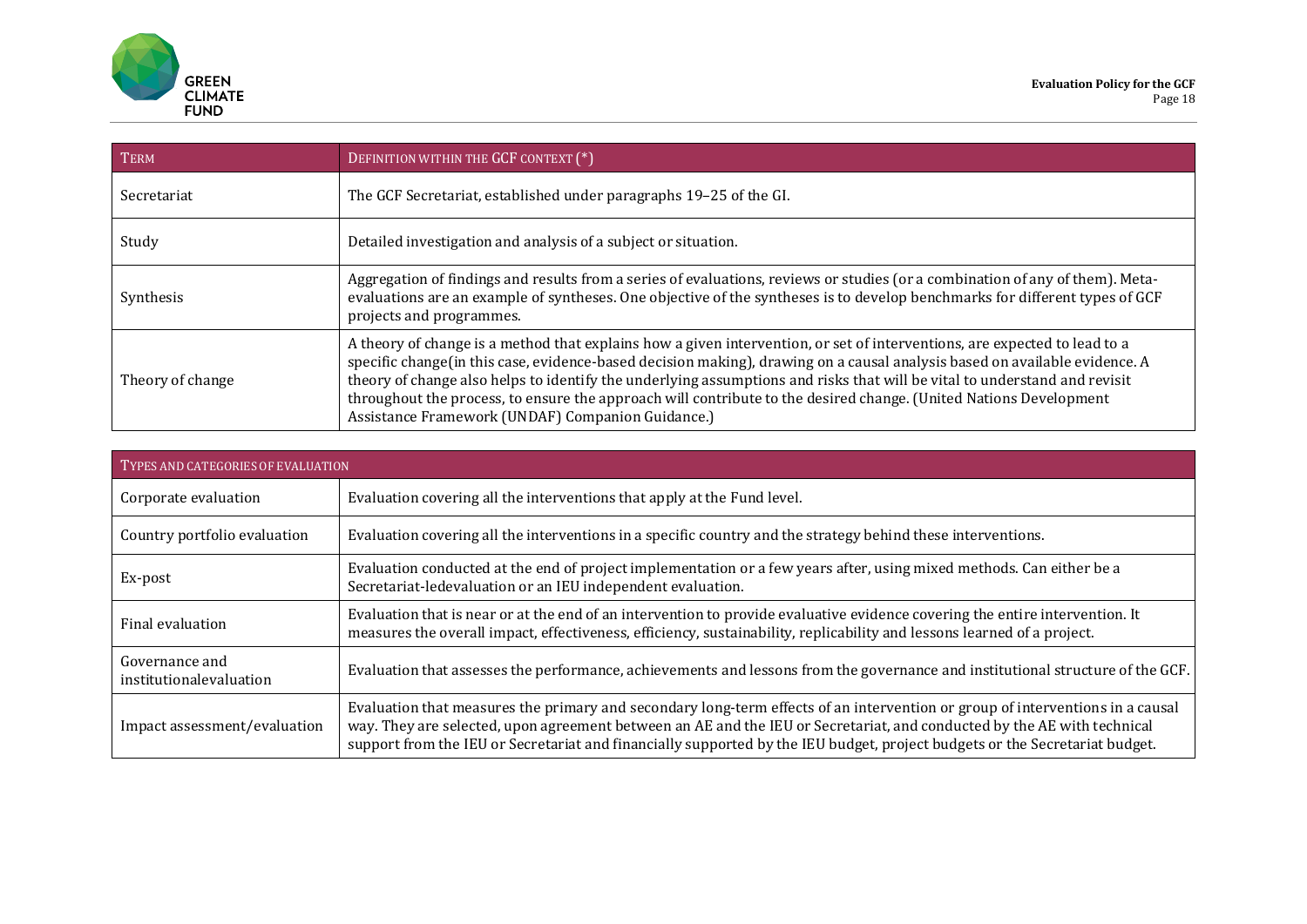

| TYPES AND CATEGORIES OF EVALUATION |                                                                                                                                                                                                                                                                                                                                                                                                                                  |  |  |
|------------------------------------|----------------------------------------------------------------------------------------------------------------------------------------------------------------------------------------------------------------------------------------------------------------------------------------------------------------------------------------------------------------------------------------------------------------------------------|--|--|
| Interim evaluation                 | Evaluation performed midway through the implementation of an intervention to assess progress towards and<br>likelihood ofachievement of outcomes and impacts. It usually has a strong formative focus.                                                                                                                                                                                                                           |  |  |
| Performance of the GCF             | Performance review of the GCF, led by the IEU. The overall aim of the review is to assess the extent to which the<br>GCF has delivered itsobjectives as laid out in the GI and strategic plans; the likely performance of the Fund, its<br>funded activities and their effectiveness andefficiency; and the extent to which it has responded successfully to the<br>needs of developing countries.                               |  |  |
| Ex-ante assessment                 | Assessment that is performed before the implementation of an intervention to evaluate whether it is likely to<br>achieve its expectedoutcomes and impacts.                                                                                                                                                                                                                                                                       |  |  |
| Process evaluation                 | Evaluation of the internal dynamics of organizations implementing GCF projects or programmes, their policy<br>instruments, their servicedelivery mechanisms, their management practices, and the linkages among them.                                                                                                                                                                                                            |  |  |
| Portfolio evaluation               | Evaluation covering all the interventions within a particular cluster of projects and programmes.                                                                                                                                                                                                                                                                                                                                |  |  |
| Real-time evaluation               | Evaluation process that takes place throughout the implementation of an intervention with the purpose of<br>drawing real-time lessons to be used to improve programming as it is implemented.                                                                                                                                                                                                                                    |  |  |
| Sector/thematic/area<br>evaluation | Evaluation of a series of interventions, all of which address a specific theme or cover a specific sector, while<br>cutting across countries, regions, and sectors or themes. Sector and thematic evaluations can be normative<br>(assessing performance in relation to a benchmark), formative (aimed at improving performance), or summative<br>(aiming to determine the extent of outcomes achieved in said sector or topic). |  |  |
| Strategy evaluation                | Evaluation covering the effectiveness, efficiency, results and sustainability of a particular strategy of the GCF.                                                                                                                                                                                                                                                                                                               |  |  |
| Self-evaluation                    | Evaluations undertaken by independent evaluation offices are considered independent evaluations. Self-<br>evaluations are undertaken by the operational units of AEs, or the GCF Secretariat on its own operations.                                                                                                                                                                                                              |  |  |

(\*) Several definitions are adapted from the Organisation for Economic Co-operation and Development's Development Assistance Committee (OECD/DAC) Glossary of KeyTerms in Evaluation and Results Based Management. Paris, 2010. Available at [www.oecd.org/dac/evaluation.](http://www.oecd.org/dac/evaluation)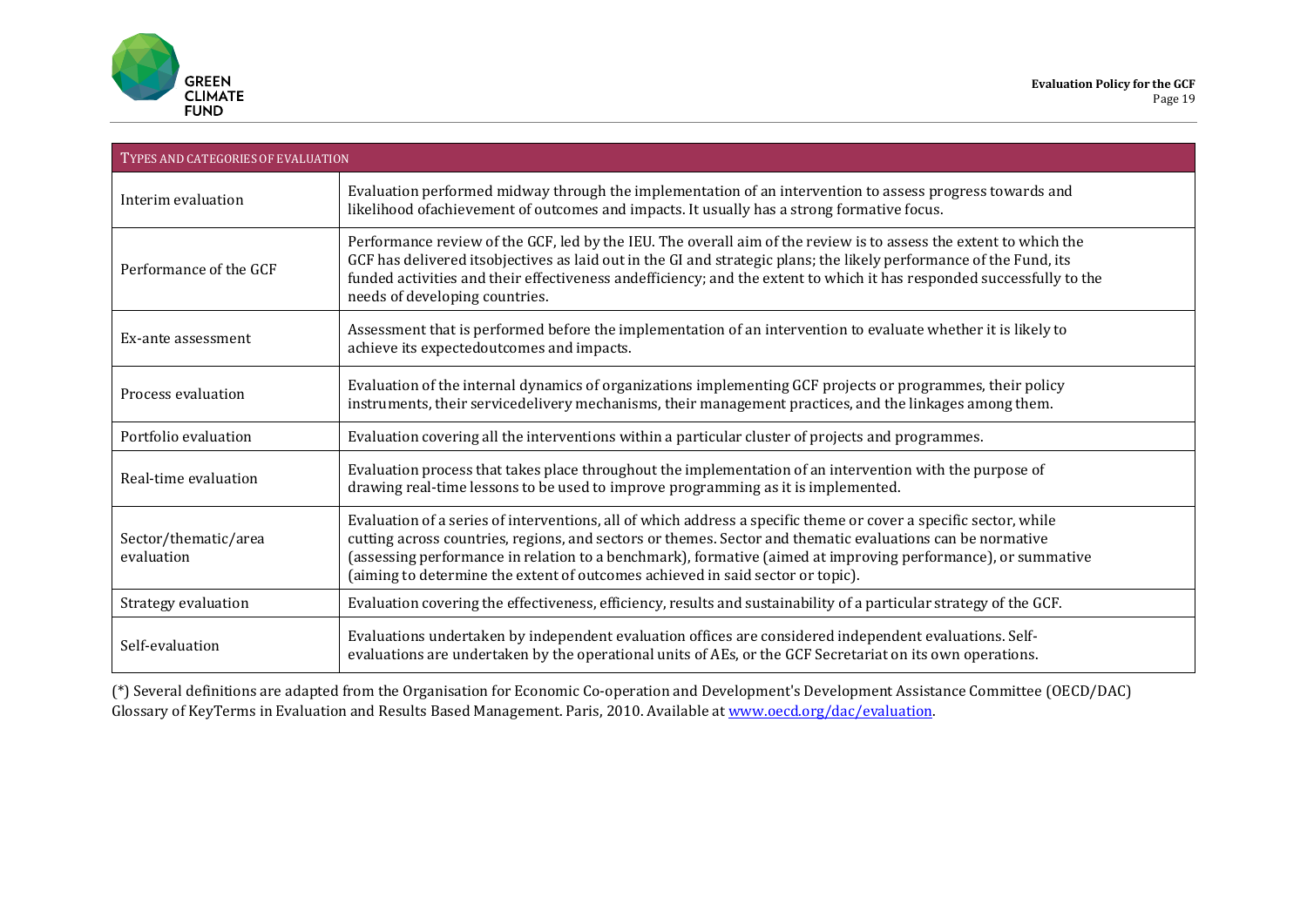

### **Appendix II: GCF evaluation criteria**

The GCF evaluation criteria, taking into account the IEU TOR and the Fund's MAF, are as follows:

- (i) Relevance, effectiveness, efficiency, impact and sustainability of projects and programmes;
- (ii) Coherence in climate finance delivery with other multilateral entities;
- (iii) Gender equity;
- (iv) Country ownership of projects and programmes;
- (v) Innovativeness in result areas the extent to which interventions may lead to paradigm shift towards low-emission and climate-resilient development pathways;
- (vi) Replication and scalability the extent to which the activities can be scaled up in other locations within the country or replicated in othercountries (this criterion, which is considered in document GCF/B.05/03 in the context of measuring performance, could also be incorporated into independent evaluations); and
- (vii) Unexpected results, both positive and negative.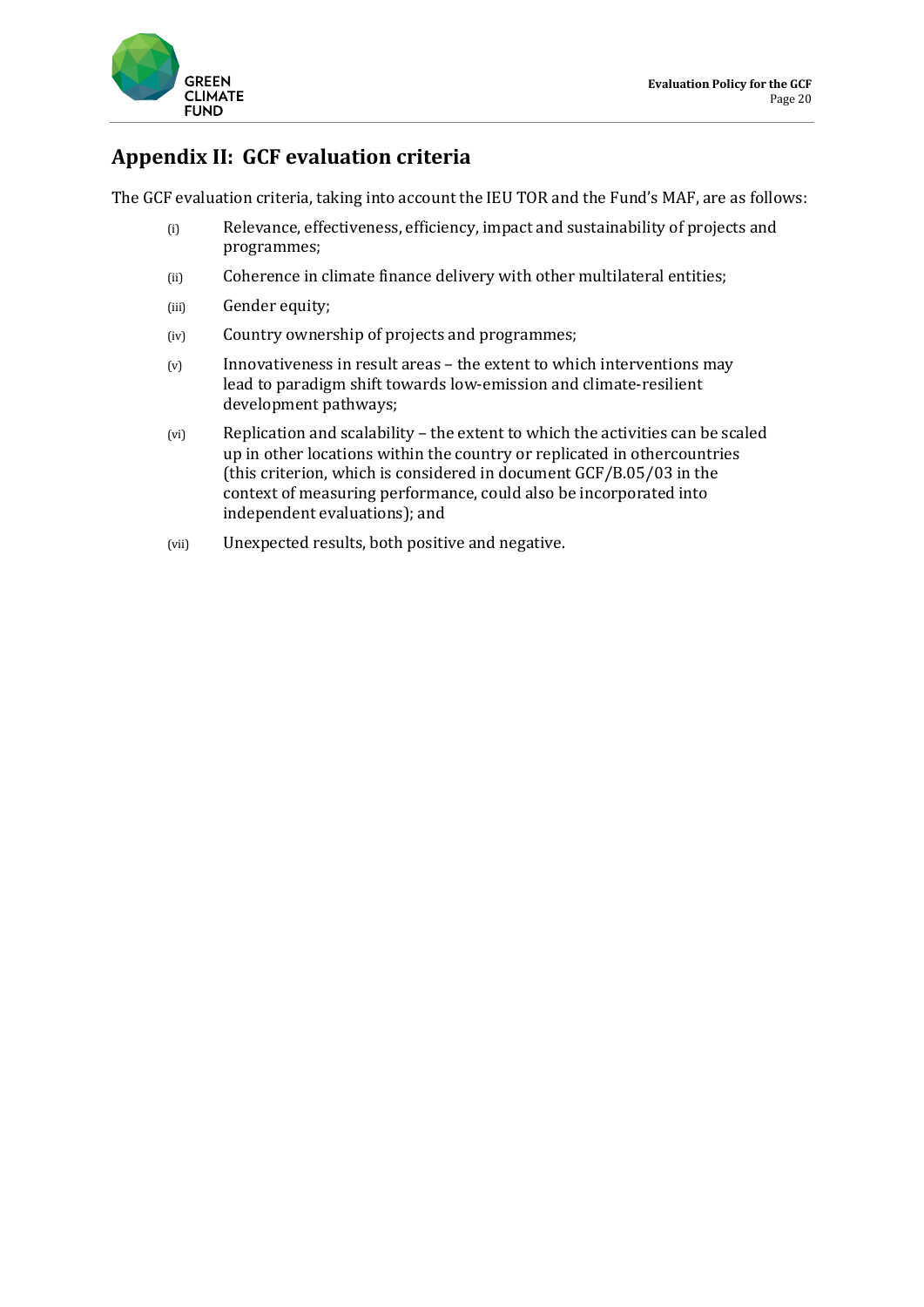

# **Appendix III: Timeline of IEU independent evaluations**

#### **Table 4: Timeline of IEU independent evaluations**

| <b>DOCUMENT</b>                                            | <b>ACTION</b>                                     | BY WHOM          | <b>WHEN</b>                                                                             |
|------------------------------------------------------------|---------------------------------------------------|------------------|-----------------------------------------------------------------------------------------|
| IEU workplan (the plan for IEU<br>independent evaluations) | Board decision                                    | Board of the GCF | Final Board meeting of the year                                                         |
| <b>IEU</b> independent<br>evaluations/assessments/reviews  | Submitted to the Board<br>Shared with Secretariat | <b>IEU</b>       | In time for the Board meeting, and in<br>accordance with IEU workplan                   |
| <b>Management response</b>                                 | Submitted to the Board                            | Secretariat      | No later than the Board meeting<br>following the submission of the<br>evaluation report |
| <b>Board decision</b>                                      | Board decision                                    | Board of the GCF | After consideration of the evaluation<br>report and/or management response              |
| <b>Management action report</b>                            | Submitted to the Board                            | <b>IEU</b>       | One year after the Board decision                                                       |